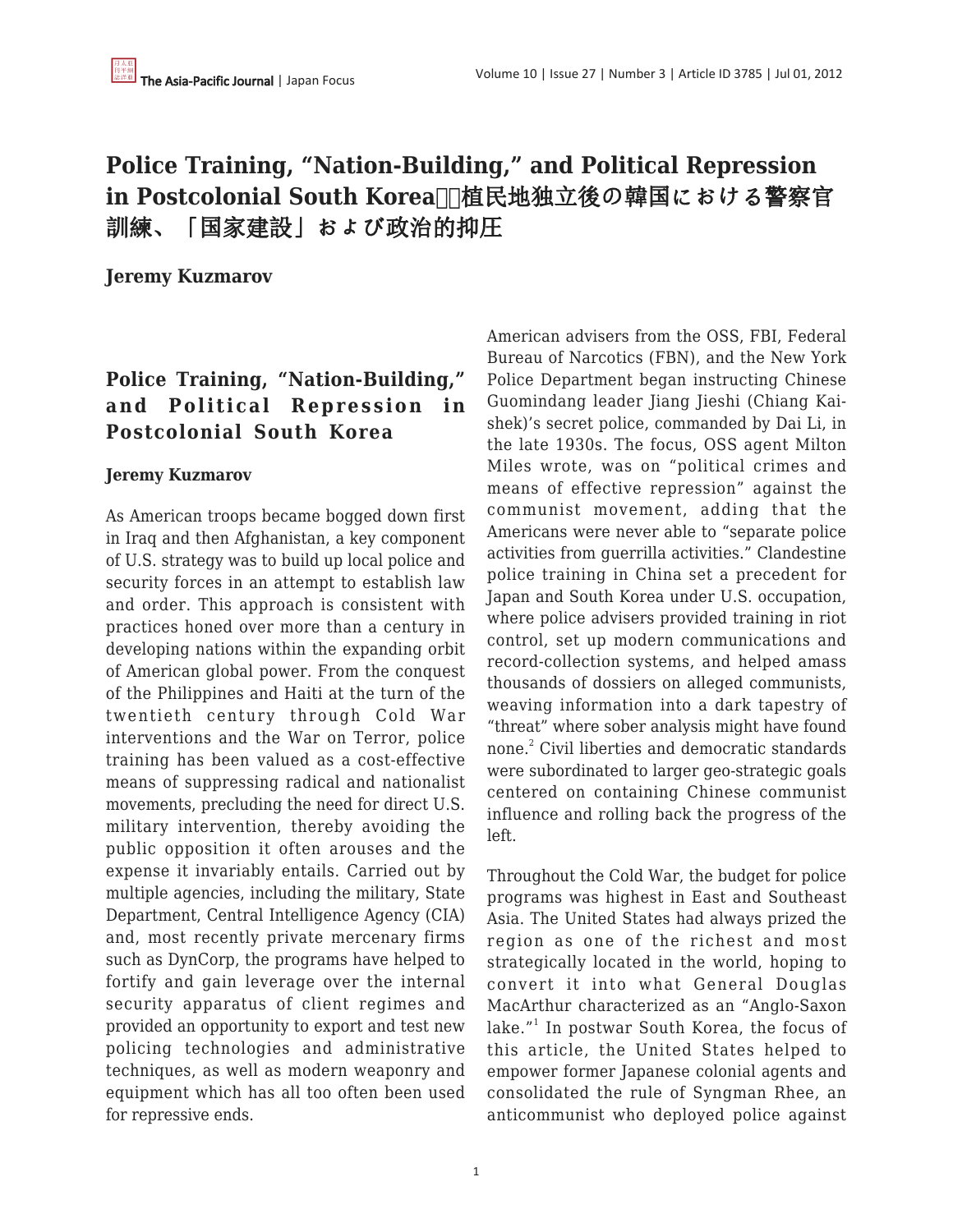leftists seeking a transformation of the political economy and reconciliation with the North. While praising the principle that police in a democratic nation should be impartial and nonpartisan, American advisers mobilized police primarily along political lines and built up a constabulary force which provided the backbone of the South Korean Army (ROKA). Counterintelligence Corps (CIC) officers used the programs to recruit agents for clandestine missions into the North, which was an important factor precipitating the Korean War. Political policing operations continued through the 1950s and 1960s, resulting in significant human rights violations. The South Korean police became known for torture and brutality, and the US bore important responsibility for this development.

## **Conscience and Convenience: The Consolidation of a U.S. Sphere**

As Bruce Cumings notes in The Origins of the Korean War, the ROK was more of an American creation than any other postwar Asian regime. The CIA predicted that its economy would collapse in a matter of weeks if U.S. aid were terminated.<sup>3</sup> As with Jiang Jieshi in China and Ngo Dinh Diem in South Vietnam, U.S. diplomats tired of Syngman Rhee's conservatism and unwillingness to promote basic land reform, though they stood by him as a bulwark against communism.The CIA considered the Princeton Ph.D. a "demagogue bent on autocratic rule"whose support was maintained by that "numerically small class which virtually monopolizes the native wealth."<sup>4</sup>

A crucial aim of US policy was to contain the spread of the northern revolution and to open up South Korea's economy to its former colonial master Japan thereby helping keep Japan in the Western orbit. In January 1947, Secretary of State George Marshall scribbled a note to Dean Acheson: "Please have plan drafted of policy to organize a definite government of So. Korea and connect up its economy with that of Japan."<sup>5</sup>

The American occupation was headed by General John Reed Hodge, an Illinois farmer known as the "Patton of the Pacific," who knew little about Korea. He worked to build a professional police force, which he believed to be pivotal to "nation-building" efforts; its central aim was to stamp out the political left and bolster Rhee's power. A secret history of the Korean National Police (KNP) argued, "No one can anticipate what insidious infiltration may develop, and [so] the police must be given latitude to carry out the desires of the new government; more so than would be necessary in normal times."<sup>6</sup> The KNP consequently evolved as a politicized in the hands of many who had served in the Japanese occupation of Korea (which lasted from 1910 to 1945) and saw almost all opposition as communist driven. The CIA bluntly noted that "extreme Rightists control the overt political structure in the U.S. zone mainly through the agency of the national police," which has been "ruthlessly brutal in suppressing disorder. . . . [T]he police generally regard the Communists as rebels and traitors who should be seized, imprisoned, and shot, sometimes on the slightest provocation."<sup>7</sup>

During the period of Japanese rule, the national police presided over a sophisticated surveillance apparatus, dominating "every phase of daily activity," according to the State Department, through "terror, intimidation, and practices inconceivable to the American."<sup>8</sup> U.S. rule was marred by colonial continuities, including a blatant carryover of personnel. In principle, occupation officials sought to purge collaborators and wipe out the vestiges of the old system by training police in democratic methods, instilling in them the maxim that they were "servants and not masters of the people." The new police slogan, according to the Americans, was "impartial and non-partisan."<sup>9</sup> In practice, however, political exigencies led to the abandonment of those ideals.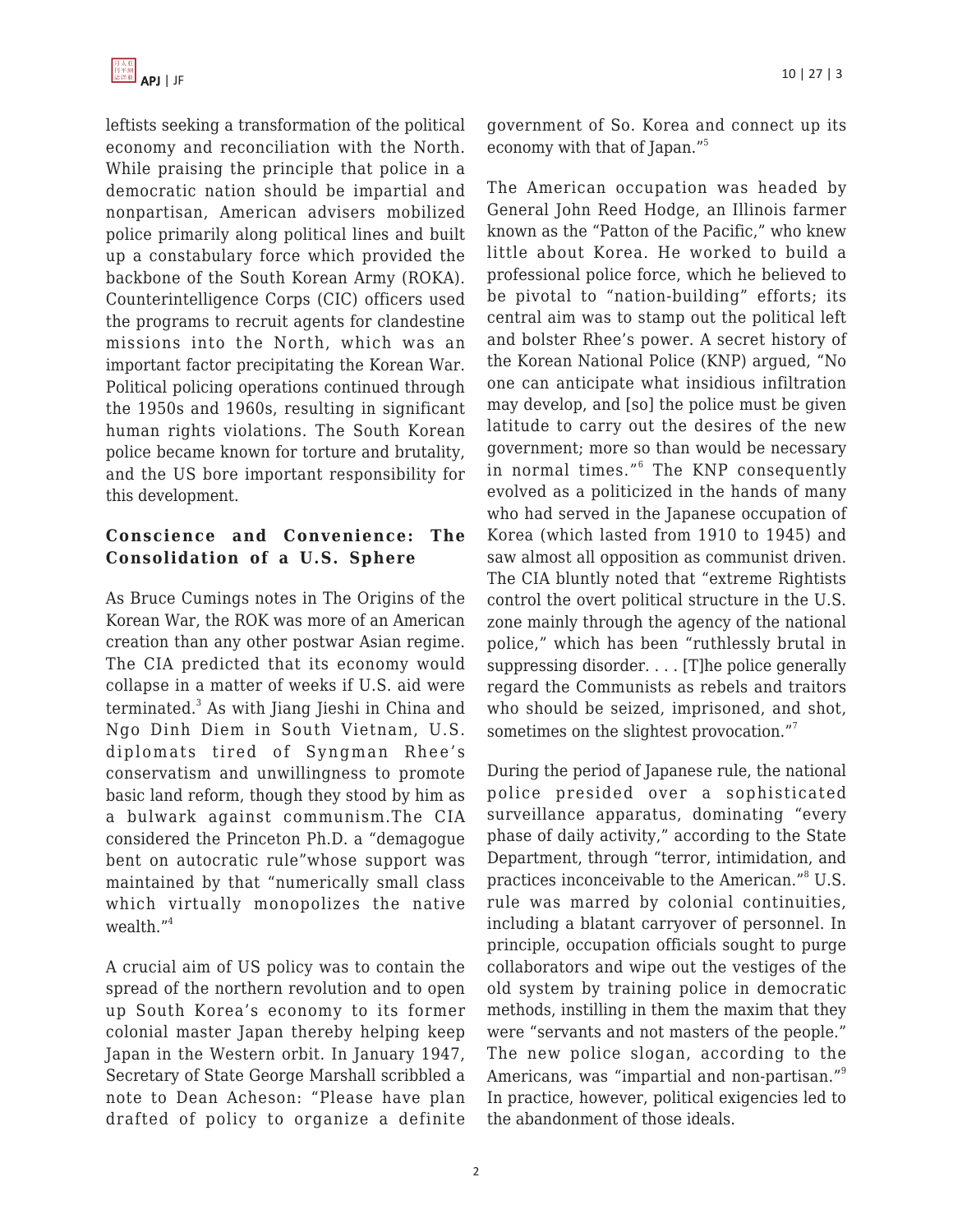The AMG retained 80 percent of pro-Japanese officers above the rank of patrolman, including northern exiles experienced in suppressing the anticolonial underground. As Colonel William Maglin, the first director of the KNP, commented, "We felt that if the Korean element of the KNP did a good job for the Japanese, they would do a good job for us." A June 1947 survey determined that eight of ten provincial police chiefs and 60 percent of the lowerranking lieutenants were Japanese-trained, a crucial factor triggering opposition to the police. $10$  To head the organization, Hodge appointed Chang T'aek-Sang and Chough Pyong-Ok, known for their "harsh police methods directed ruthlessly against Korean leftists." Chang, a wealthy businessman with ties to the missionary community, had prospered under the Japanese. The Marine Corps historian Harold Larsen described him as "a ruthless and crass character with the face of Nero and the manners of Goering."<sup>11</sup>



**Syngman Rhee (left), Kim Koo and John Hodge**

In the first days of the U.S. occupation, chaos prevailed. Prison doors were thrown open, police records were destroyed, and Koreans confiscated Japanese property, which led to violence. In some places, leftists seized power and installed their own governments. The police were demoralized and had to be accompanied on rounds by American military officers.<sup>12</sup> A reorganization plan was drawn up by Major Arthur F. Brandstatter, who was flown in from Manila, where he had served with the military police. A bruising fullback with the Michigan State football team in the mid-1930s, Brandstatter was a veteran of the Detroit (1938–1941) and East Lansing police (chief 1946) and professor of police administration at Michigan State University. He emphasized the importance of creating standard uniforms for the KNP, improving communications, and abolishing the thought-control police, who had amassed 900,000 fingerprint files.

The United States Military Advisory Group in Korea (USMAGIK) responded to Brandstatter's report by providing sixty-three police advisers who developed a network of thirty-nine radio stations and fourteen thousand miles of

telephone lines, resulting in the upgrading of communications facilities from "fair" to "good." Manpower was stabilized at twenty thousand, and swords and clubs were replaced with machine guns and rifles. Americans were appointed police chiefs in every province, with the mandate of grooming a Korean successor. Typical was the background of Lieutenant Colonel Earle Miller, stationed in Kyonggi-do province, a twenty-six-year veteran of the Chicago police and supervisor of military police detachments and POW camps. $^{13}$  Brandstatter, who commented in a December 1945 interview that the Koreans were "fifty years behind us in their thinking on justice and police powers" noted that high turnover among American advisers was hampering the police program and predicted that, regardless of the amount of U.S. aid, the police bureau would become a "political plum" belonging to "a big shot in the new government" (a prediction that proved accurate).<sup>14</sup>

Starting with a budget of 1.5 billion won per annum (over \$1 million U.S.), the Public Safety Division rebuilt police headquarters, adopted a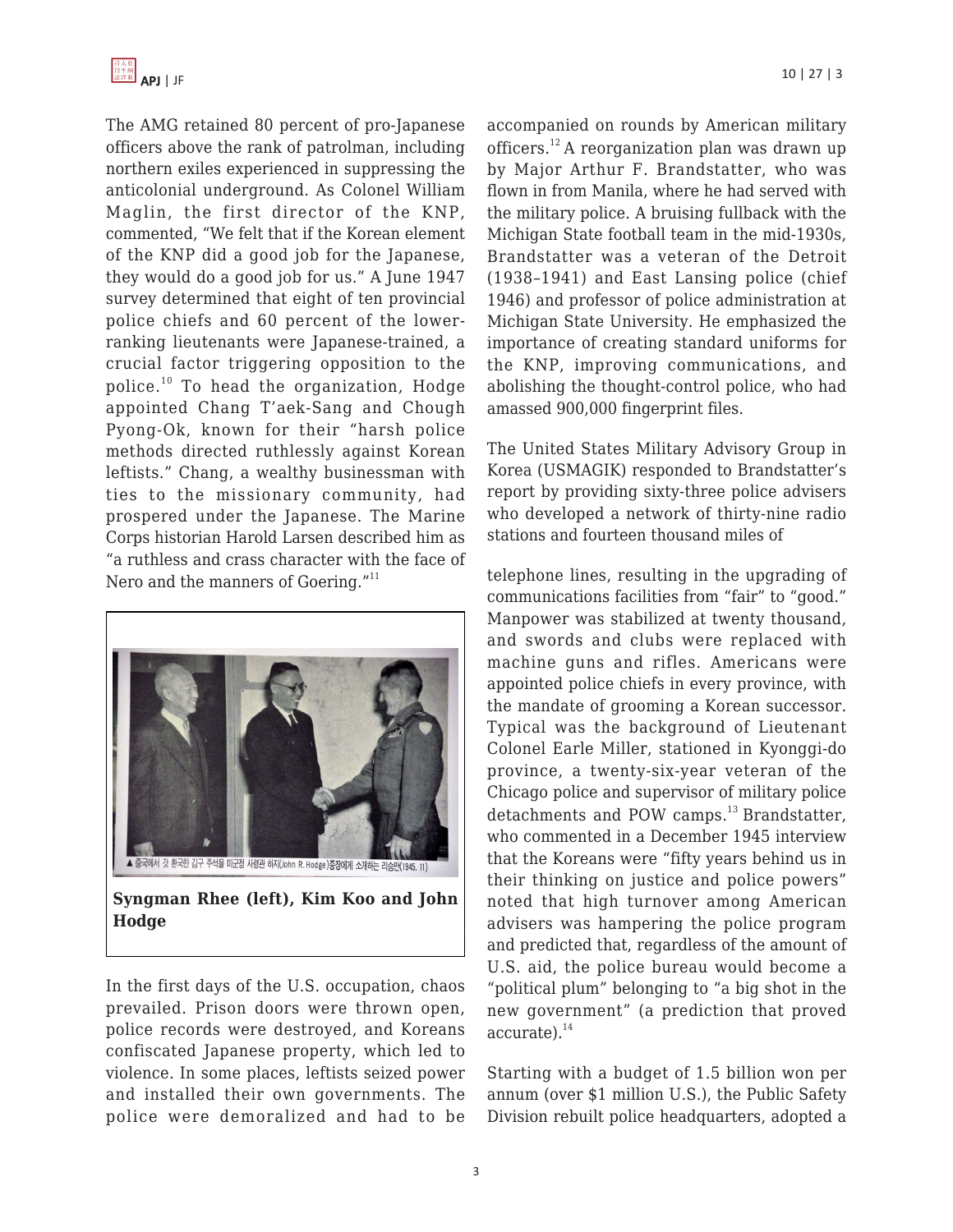uniform patterned after that of the New York Police Department, and eliminated the system

in which officers were on call for twenty-four hours. It improved record collection by importing filing cabinets and oversaw the opening of a modern crime laboratory in Seoul staffed by eight Korean technicians trained in ballistics,

chemical analysis, and handwriting techniques. Police advisers recommended routine patrols to foster improved community relations, and established provincial training centers and, under Lewis Valentine's oversight, a national

police academy, which opened on October 10, 1945. Many of the graduates, including fortyfive policewomen, reportedly went on to "distinguish themselves as guerrilla fighters." Chi Hwan Choi, a graduate of the academy, rose

to become superintendent and chief of the uniformed police.<sup>15</sup>

Staff at the academy provided training in firearms and riot control and lectures on anticommunism, and were supplied with over six thousand pistols and one thousand carbines and rifles. J. Edgar Hoover's G-men were solicited for instruction in surveillance, interrogation and wiretapping techniques, which they had also provided to Dai Li's secret police in China. In December 1945, USMAGIK opened a school for detectives in Seoul and established a special "subversive sub-section," which kept a blacklist of dissidents. American training generally emphasized the development of an effective police force in light of the threats of subversion and insurgency, creating a trend toward militarization of the police.<sup>16</sup>

In January 1946, USMAGIK began developing the police constabulary, which provided the foundation for the Republic of Korea Army (ROKA). The chief adviser, Captain James Hausman, was a combat veteran who provided

instruction in riot control and psychological warfare techniques such as dousing the corpses of executed people with gasoline so as to hide the manner of execution or to allow blame to be placed on the communists. Douglas MacArthur forestalled the delivery of .50-caliber machine guns and howitzers "in order to maintain [the] appearance [of the constabulary] . . . as a police-type reserve force." Most of the officers were Japanese army veterans. Although they were not authorized to make arrests, they consistently ignored "this lack of legal right." The constabulary gained valuable guerrilla experience suppressing rebellions in Cheju-do and Yosu, committing numerous atrocities in the process. It became infiltrated by leftists, however, who instigated several mutinies. $17$ Characterizing Koreans as "brutal bastards, worse than the Japanese," Hausman worked to purge radical elements, impose discipline, and bolster intelligence gathering. At these tasks he was successful, especially in comparison to American advisory efforts in South Vietnam.<sup>18</sup> Like the Philippines constabulary, the ROKA developed into a formidable and technically competent force. It was also renowned for its brutality, however, and became a springboard to political power, thus hindering democratic development.

## **"The Gooks Only Understood Force": The Evolution of a Police State**

Throughout the late 1940s, South Korea resembled what political adviser H. Merrell Benninghoff referred to as a "powder keg ready to explode." An AMG poll revealed that 49 percent of the population preferred the Japanese occupation to the American "liberation."<sup>19</sup> Korea had both a tradition of radicalism and the oldest Communist Party in Asia, with experienced leaders who had led the struggle against Japan. While food imports and public health initiatives brought some benefits, land inequalities, poverty, and the desire for unification with the North made circumstances ripe for revolution, as did official corruption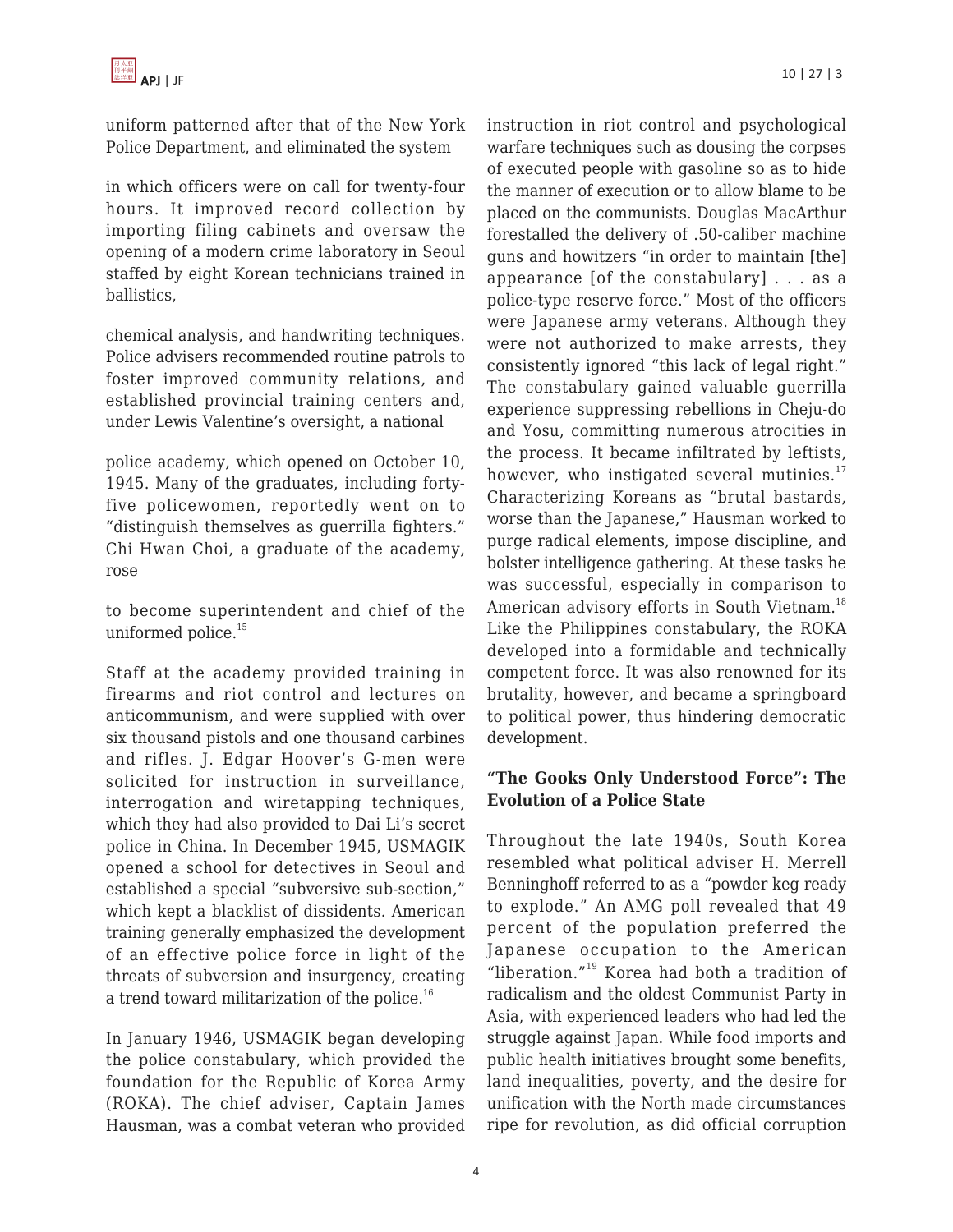and heavy-handed rice collection policies enforced by the KNP. Hodge wrote in a memo that "any talk of freedom was purely academic" and that the situation left "fertile ground for the spread of communism."<sup>20</sup>

In a February 1949 study the State Department noted, "Labor, social security, land reform, and sex equality laws have been popular in the North and appeal to South Koreans as well." Emphasizing that although increased regimentation, heavy taxes, and the elimination of individual entrepreneurship were sowing the seeds of discontent, the northern regime still enjoyed greater popularity than that of the South because it "gave a large segment of the population the feeling of participation in government" that was absent in the South. $^{21}$ This document acknowledged the lack of popular legitimacy of the southern regime, recognizing that it could survive only through force.

Resistance was led by labor and farmers' associations and People's Committees, which organized democratic governance and social reform at the local level. The mass-based South Korean Labor Party (SKLP), headed by Pak Hon-Yong, a veteran of anti-Japanese protest with communist ties, led strikes and carried out acts of industrial sabotage, eventually becoming infiltrated by agents of the U.S. Army Counter-Intelligence corps  $(CIC)^{22}$  Trained in sophisticated methods of information gathering and population control, the KNP maintained an "observation section" focused on political activity, which provided information to U.S. intelligence and at times even spied on Americans. (Ambassador John Muccio reported that the Pusan embassy was under constant surveillance by "little men with notebooks.") With government authorities accusing almost anyone opposed to their policies of being communists and traitors, police raided homes, arrested newspaper editors for printing "inflammatory articles," and intimidated voters during fraudulent elections, including the one in May 1948 that brought Rhee to power. In the countryside, they extracted rice from the peasantry "the same way as under the Japanese except with worse treatment," and in cities jailed student and labor leaders and even school teachers for merely mentioning communism in their classrooms.<sup>23</sup>



**Syngman Rhee with John Muccio**

Once in custody, suspects were tortured through such methods as kidney punching, hanging by the thumbnails, forced eating of hot peppers, and electroshocks in the attempt to extract confessions. A standard entry in the police registry was "died under torture" and "died of heart failure." One prison report referred to a young girl whose face was covered because she had been struck with a rifle butt and another a man who had gone deaf from beatings. Some KNP units morphed into death squads (such as the "Black Tiger Gang," headed by Chang T'aek-sang) and assassinated opposition figures, including, it is alleged, Yo Un-Hyong, a nationalist who promoted reconciliation between North and South.<sup>24</sup> American military commanders often promoted brutal tactics. CIC agent Donald Nichol reported in his memoirs that the KNP were advised to "dump [untrustworthy agents] off the back of a boat, in the nude, at high speed or give him false information plants—and let the enemy do it for you."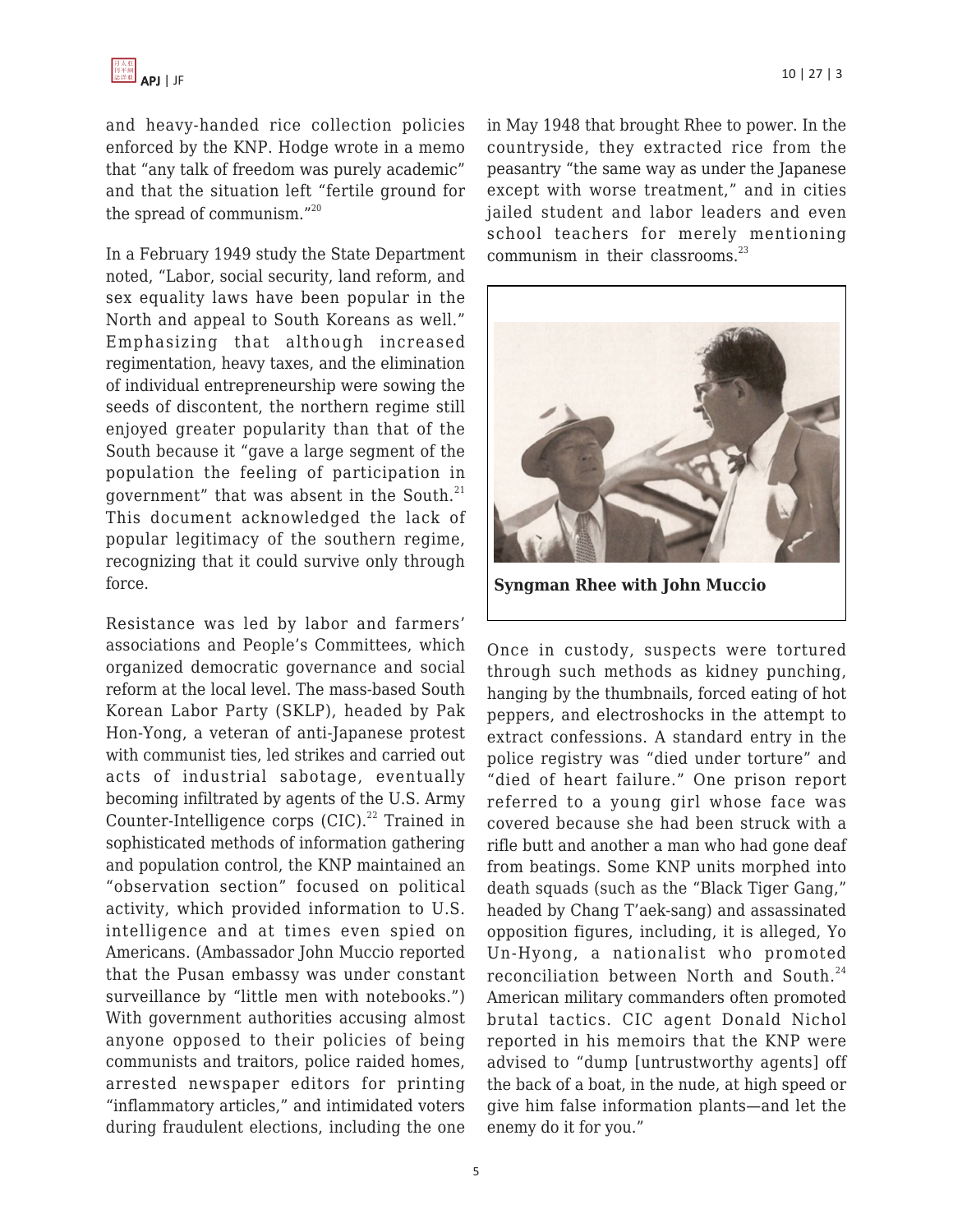

Despite attempts to develop professionalism, salaries were so inadequate, according to one army report, that police were "forced to beg, buy, or steal other items besides rice which go with the making of a regular diet."Another report stated that the KNP "lacked enthusiasm" in cooperating with the army's Criminal Investigation Division in halting the illicit sale of scrap metal and other American products, as they "often took a share of the cut."<sup>25</sup> American relations with Korean officials were marred by mutual mistrust. Police adviser David Fay told General Albert Wedemeyer that in his province, "not one problem of police administration had been presented to the Americans for discussion. $"^{26}$ 

In July 1946, Captain Richard D. Robinson, assistant head of the AMG's Bureau of Public Opinion, conducted an investigation which found police to be "extremely harsh" and intimidation such that people were afraid

to talk to Americans. Believing that oppressive methods were driving moderates into the communist camp, Robinson was outraged when he witnessed Wu Han Chai, a former machine gunner in the Japanese army, using the "water treatment" to get a suspected pickpocket to confess and had his arms forced back by means of a stock inserted behind his back and in the crooks of his elbow. When confronted, Wu said he did not believe he had done anything wrong, which appeared to Robinson to reflect a deficiency in his training. Robinson was later threatened with court-martial by Hodge's assistant, General Archer Lerch, and was harassed by the FBI, examples of the military's attempt to silence internal critics.<sup>27</sup>

In October 1946, at a conference to address public grievances, witnesses testified that the KNP was bayoneting students and extorting from peasants in the administration of grain collection. Due process, they said, was rarely abided by, and warrants were rarely issued. Police looted and robbed the homes of leftists and used money gained from shakedowns to entertain themselves in "Kisaeng houses" and fancy drinking and eating establishments. The head of the youth section of the Farmers' Guild in Ka Pyung testified that he had been arrested in the middle of the night and held in a dirty cell for five days. Other leftists, including juveniles and women, spoke about being beaten to the point where gangrene set in and pus seeped out of their legs. Cho Sing Chik of Sung-Ju recounted his experience under detention of seeing a roomful of people who had been crippled by mistreatment. He stated that many of the worst abuses were committed by firemen organized into an emergency committee to support the police and collect money for them. "The police not being able to themselves beat the people turn them over to the firemen and the firemen work on them," he declared. Another witness testified that the police were "worse than under the Japanese who were afraid to do such things [as torture]. . . . Now they have no respect for their superiors."<sup>28</sup>

Director Chough Pyong-Ok, a Columbia University Ph.D. who made an estimated 20 million yen (about \$200,000) in bribes during the first two years of the occupation, admitted that the KNP were "partial to the ideas of the rightists," though he insisted that "all those arrested have committed actual crimes." The CIA reported in 1948, however, that the police were taking action against known or suspected communists "without recourse to judicial process."Stressing the importance of speedy court procedure and judicial reform in strengthening the legitimacy of the police, Robinson recommended to Hodge that he remove those who had held the rank of lieutenant under the Japanese and whose actions were "incompatible with the . . . principles of democracy in the police system."<sup>29</sup>

Roger Baldwin, a founder of the American Civil Liberties Union, set up a branch in Korea in the attempt to abolish torture. The exigencies of maintaining power and destroying social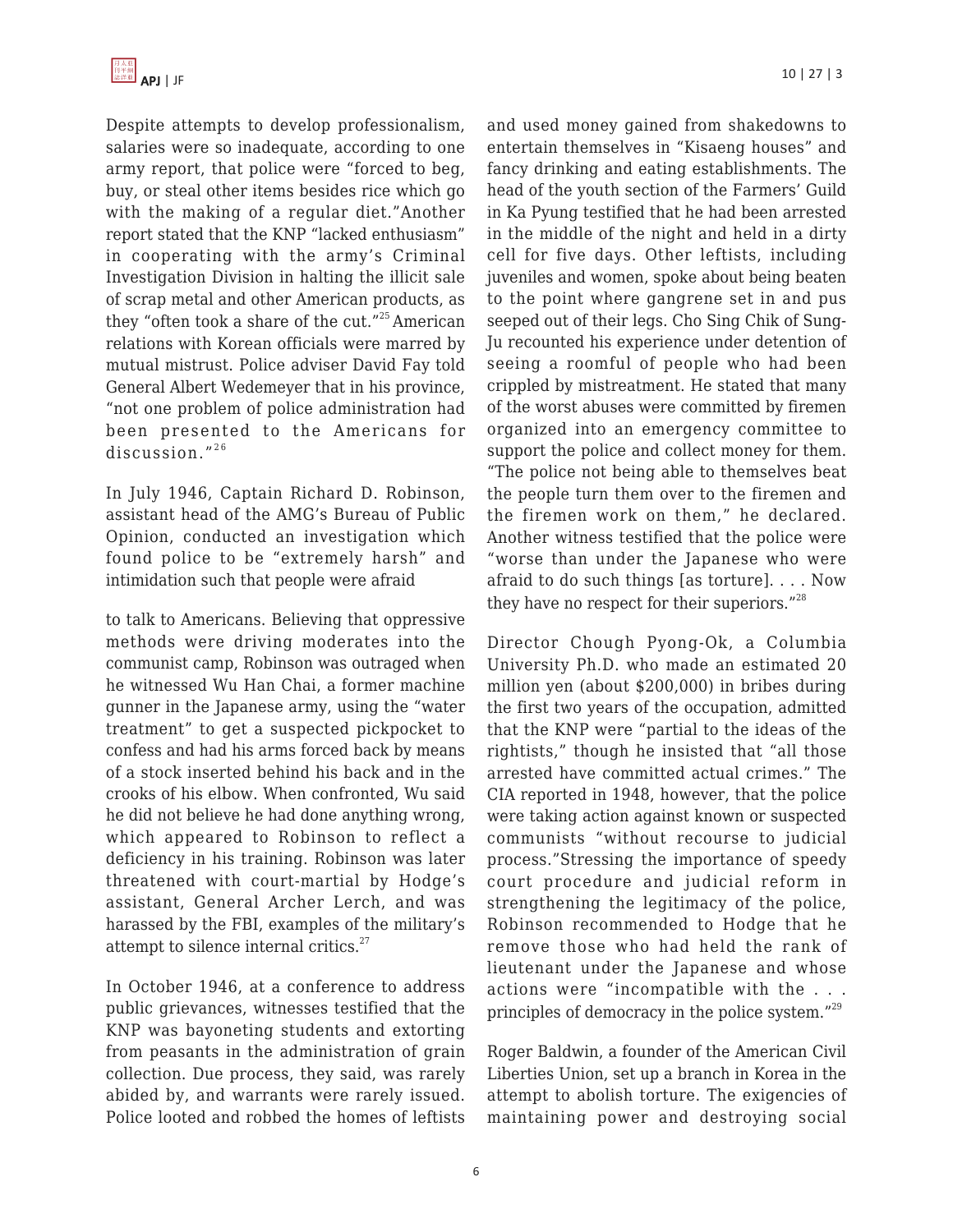subversion from below, however, took precedence. Pak Wan-so,a South Korean writer who had been imprisoned and tortured by the police, charged: "They called me a red bitch. Any red was not considered human. . . .They looked at me as if I was a beast or a bug. . . . Because we weren't human, we had no rights."<sup>30</sup>

The KNP maintained a symbiotic relationship with right-wing vigilantes, whose headquarters were located next to or inside police stations. They were described by the journalist Mark Gayn as resembling "Hollywood underworld

killers." Their ranks were swelled by an influx of Northern refugees bearing deep grievances against communism. Chang T'aek Sang, who became prime minister, was on the board of the National Youth Association, which the CIA

characterized as a "terrorist group in support of extreme right-wing politicians." Its head, Yi Pom Sok, was a Dai Li protégé and OSS liaison recruited in 1945 by Paul Helliwell and William Donovan of the OSS. Later appointed as defense minister, Yi received \$333,000 in equipment and assistance from Colonel Ernest Voss of the internal security department to set up a "leadership academy" with courses in combating strikes and the history of the Hitler jugend (Hitler Youth), whom Yi admired. $31$ Opposed to the very idea of a labor union, his men beat leftists and conducted surveillance and forays across the Thirty-eighth Parallel, with CIC support. There were even attempts to assassinate Kim Il Sung. $32$ 

In the rare instances when right-wing paramilitaries were prosecuted, they were often given red carpet treatment. In May 1946 in Taejon, for example, fourteen rightists were arrested after attacking suspected communists and

stealing rice from farmers. While taking them to court, KNP officers stopped at the house of one of the prisoners and, according to internal records, enjoyed a "drunken picnic" arranged by relatives of the prisoners. In another case, the rightist gangster Kim Tu-han got off with a small fine for torturing to death two leftist youth association members and seriously injuring eight others (one of whom was emasculated). At the trial, the judge refused to call as witnesses counterintelligence officers who had taken photographs and supervised the autopsies. Such double standards were generally supported by American authorities owing to larger power considerations.<sup>33</sup>

According to information officer John Caldwell, who was ardently anticommunist and pro-Rhee, a majority of the Americans in Korea operated under the premise that "the 'gooks' only understood force," a key factor accounting for the embrace of repressive methods. $34$  A 1948 report by the lawyers Roy C. Stiles and Albert Lyman on the administration of justice asserted that "acts considered to be cruel by western standards were only part of the tested oriental modus operandi. Low evaluation of life results in the acceptance of human cruelty." Police adviser Robert Ferguson, a beat cop from St. Louis, commented, "Orientals are accustomed to brutality such as would disgust a white man." Yet another report remarked that, "concepts of individual rights were incomprehensible to the oriental.

It would take much vigorous training backed by prompt punishment to change their thinking."<sup>35</sup> Such comments illustrate the racism that underlay the trampling of civil liberties and undermining of the progressive policing model.

In February 1948 the State Department produced a report, "Southern Korea: A Police State?" acknowledging that the KNP had a well-known "rightist bias,"which led police to assume the function of a political force for the suppression of leftist elements. Although the authors admitted that the "charges that the U.S. is maintaining a police state through its military government is not subject to flat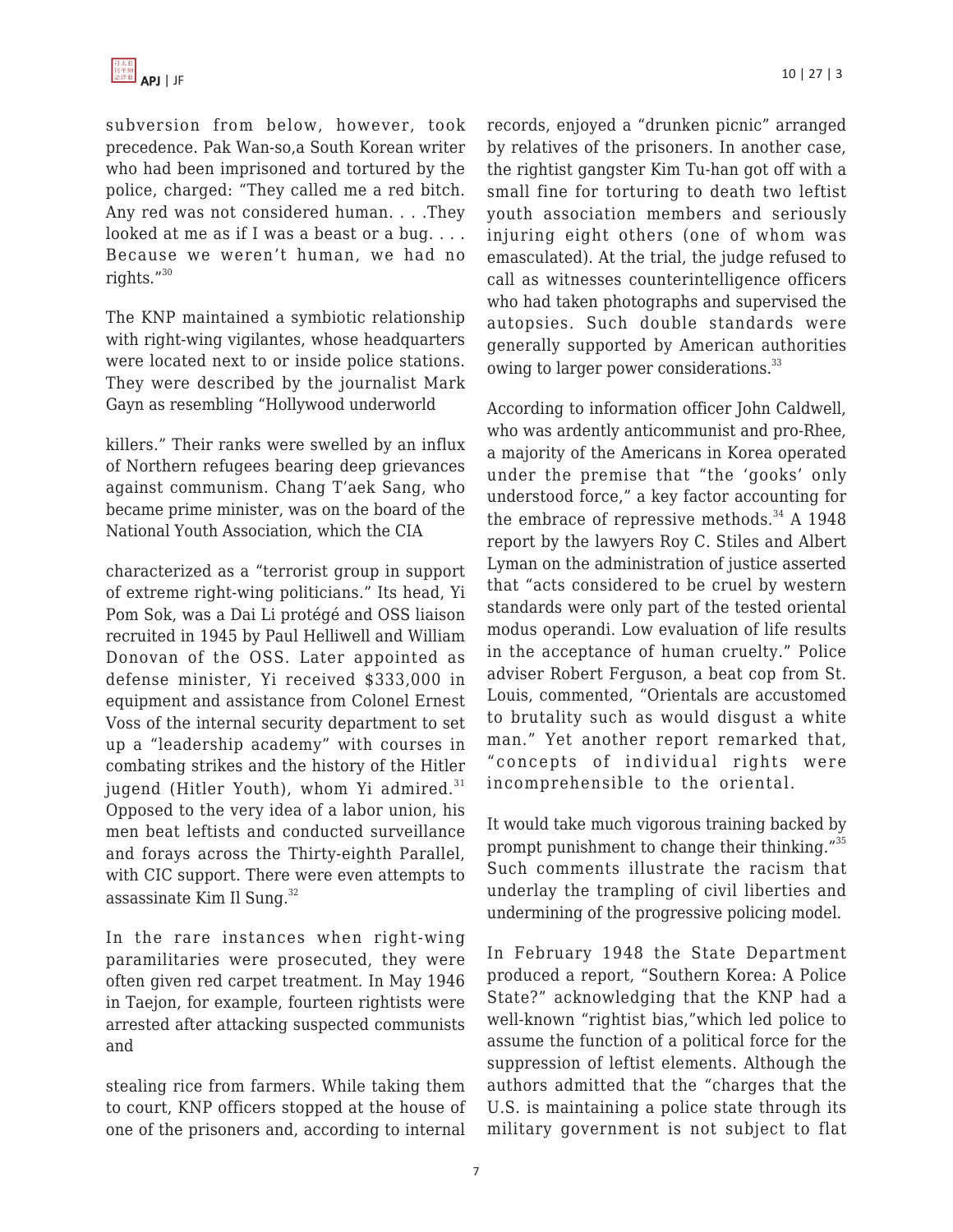refutation," they held that the police programs sought to inculcate democratic principles, which are "the antithesis of a police state." Native agencies, however, were not able to "achieve a full understanding of these principles," owing to a "heritage of Japanese oppression" and "the fact of occupation—the excesses, disorders, and growing pains accompanying the development of a selfgoverning society."<sup>36</sup>These remarks provide a striking admission of the lack of democratic standards and illustrate the kinds of arguments adopted by public officials to absolve themselves of responsibility for the unfolding violence in the ROK.

### **"We're Having a Civil War Down Here": The October 1946 Revolts and Prison Overcrowding**

According to the U.S. Army's official history of the Korean occupation, the "public's ill feeling toward the police, which police abuse had engendered, became a potent factor in the riots and quasi-revolts which swept South Korea

in October 1946."<sup>37</sup> In South Cholla province, after the KNP killed a labor leader, Njug Ju Myun, and jailed unemployed coal miners celebrating the first anniversary of Korea's liberation from Japan, angry peasants dynamited a police box and ambushed a prisoner convoy by throwing stones. Constabulary detachments hunted those deemed responsible with the assistance of American troops, firing into crowds. Hundreds died or were injured. An editorial proclaimed: "We cannot take the humiliation any longer and must fight against imperialism and the barbarity of the U.S. Army. . . . In North Korea, Japanese exploitation was abolished and land was given back to the people through the agrarian and labor laws. In South Korea, the property of the Japanese imperialists was taken over by the Americans and Korean reactionary elements. . . . The people are suffering from oppression and exploitation. This is democracy?"<sup>38</sup>

Such sentiments lay at the root of mounting civil strife across the country, to which authorities responded the only way they knew how—with further police repression and violence. In Taegu, martial law was declared after riots

precipitated by police suppression of a railroad strike left thirty-nine civilians dead, hundreds wounded, and thirty-eight missing. Fifteen hundred were arrested, and forty were given death sentences, including SKLP leader Pak, who fled to the North. Over 100,000 students walked out in solidarity with the workers, while mobs ransacked police posts, buried officers alive, and slashed the face of the police chief, in a pattern replicated in neighboring cities and

towns. (In Waegwon, rioters cut the police chief's eyes and tongue.) $39$  Blaming the violence on "outside agitators" (none were ever found) and the "idiocy" of the peasants, the American military called in reinforcements to restore order. Colonel Raymond G. Peeke proclaimed, "We're having a civil war down here." The director of the army's Department of Transportation added: "We had a battle mentality. We didn't have to worry too much if innocent people got hurt. We set up concentration camps outside of town and held strikers there when the jails got too full. . . . It was war. We recognized it as war and fought it as such. $^{\prime\prime40}$ 

By mid-1947, after the AMG passed a national security law expanding police powers, there were almost 22,000 people in jail, nearly twice as many as under the Japanese. KNP director William Maglin later acknowledged in a

1999 article that "in their retaliation for murders and indignities [during the 1946 riots] police went too far in arresting large numbers of communists, leftists, and leftist sympathizers." Many were sentenced by military tribunal, while others languished in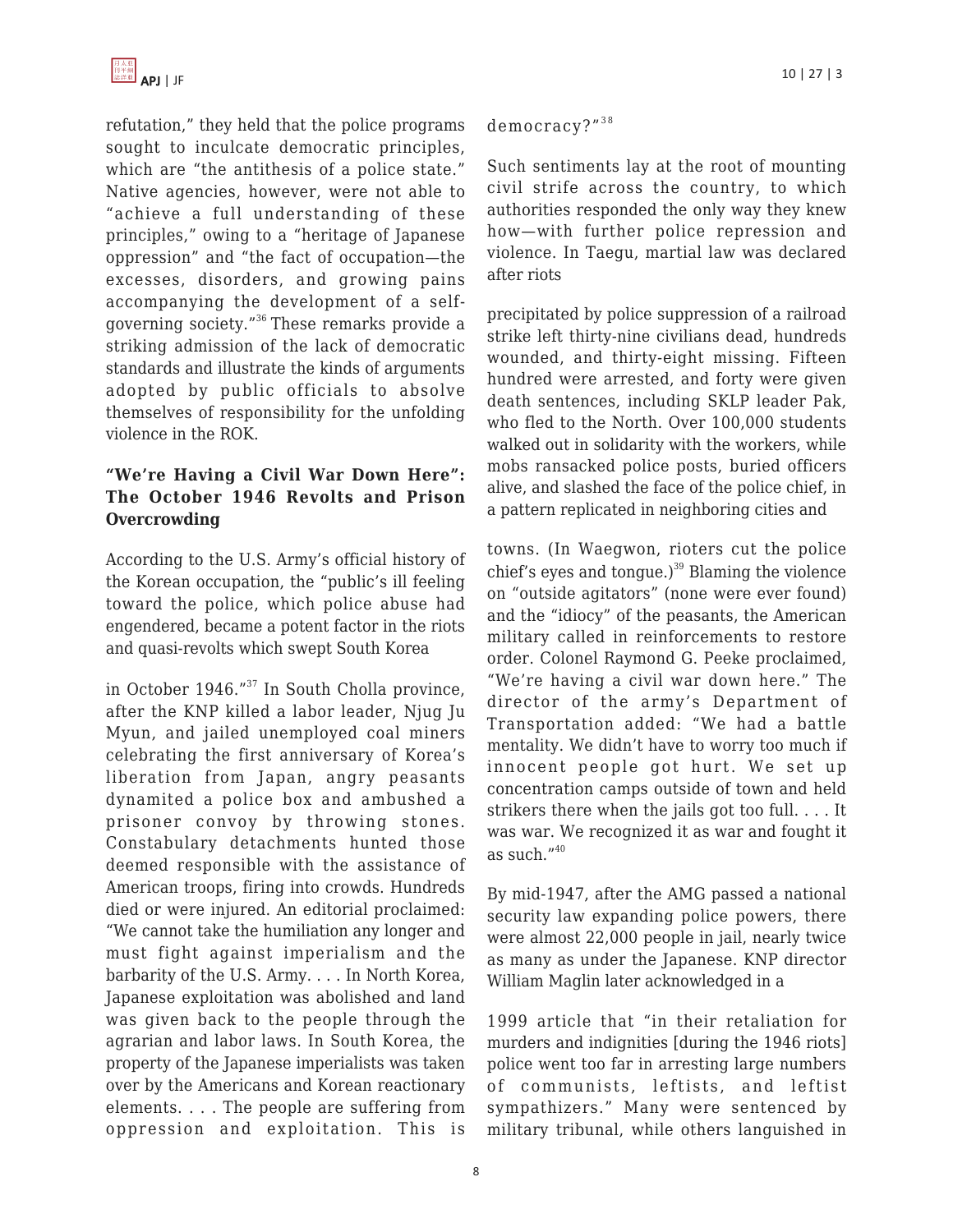prison without counsel. Thousands were held in outlying camps, including seven members of the National Assembly charged with leading a "communist conspiracy."<sup>41</sup>

During an inspection of Wanju jail, Captain Richard D. Robinson found six prisoners sharing a mosquito-infested twelve-foot-bytwelve-foot cell accessible only through a small trapdoor and tunnel. In other facilities, inmates were beaten and stripped naked to keep them from committing suicide. The latrine was usually nothing but a hole in the floor. Food was inadequate, winter temperatures were subzero, and medical care was scant. Prisoners were not allowed to write letters or have outside communications and usually had to sleep standing up. In Suwan, inmates were forced to sleep in pit cells without heat. Their water was drawn from a well located next to a depository for raw sewage, causing rampant disease, including a scabies epidemic. $42$ 

In April 1948, to relieve overcrowding, Major William F. Dean, a onetime Berkeley patrolman, recommended the release of 3,140 political prisoners whose offense consisted only of "participation in illegal meetings and demonstrations and distributing handbills."<sup>43</sup> Authorities established work camps in order to "utilize the capabilities of the inmates in useful occupations," which often entailed performing duties for the American military. Enacting the ideals of the progressive movement, U.S. advisers introduced vocational training, a rewards system, prison industries, and movies and recreation. They brought in chaplains, constructed juvenile facilities, and established a guard training school with courses in modern penology, fingerprinting, and weapons.<sup>44</sup>

What effect the reforms had is unclear; what is certain is that prisons remained riddled with abuse. According to the U.S. Army, guards displayed a "harshness that was repugnant to Department of Justice legal advisers." At the Inchon Boys' Prison, inmates were deprived of exercise and forced to work at making straw rope without sufficient light. Prisoners engaged in hunger strikes and led jail breaks. In Kwangju on August 31, 1947, 172 inmates overpowered guards, and seven drilled their way to freedom. Two years later in Mokpo, near Seoul, 237 guerrillas from Cheju Island were killed by police and U.S. Army soldiers after breaking free into the neighboring hills; another eighty-five were captured alive. $45$  In sum, the prison conditions contradict the myth that the American influence in South Korea was benign. As in later interventions, the repressive climate catalyzed the opposition and hastened armed resistance.

### **"A Cloud of Terror": The Cheju Massacre and Korean War Atrocities**

Some of the worst police crimes occurred in suppressing the uprising on the island of Cheju at the southern tip of the country. The source of the upheaval was unequal land distribution and police brutality, as the CIA acknowledged. Hodge ironically told a group of congressmen that Cheju was a truly"communal area . . . peacefully controlled by the People's Committee," who promoted a collectivist and socialist philosophy "without much Comintern influence."<sup>46</sup> In March 1947, as the AMG tried to assert its authority, the KNP fired into a crowd and killed eight peaceful demonstrators, then imprisoned another four hundred. Governor Pak Kyong-jun was dismissed and replaced by Yu Hae-jin, an extreme rightist described as "ruthless and dictatorial in his dealing with the opposing political parties. $47$ KNP units and right-wing youth groups terrorized the People's Committee and cut off the flow of food and construction supplies, turning the island into an open-air prison. In response, the Cheju branch of the SKLP, long known for its anticolonial defiance, established guerrilla units in the Halla Mountains supported by an estimated 80 percent of the population.<sup>48</sup> In April 1948 the rebellion spread to the west coast of the island, where guerrillas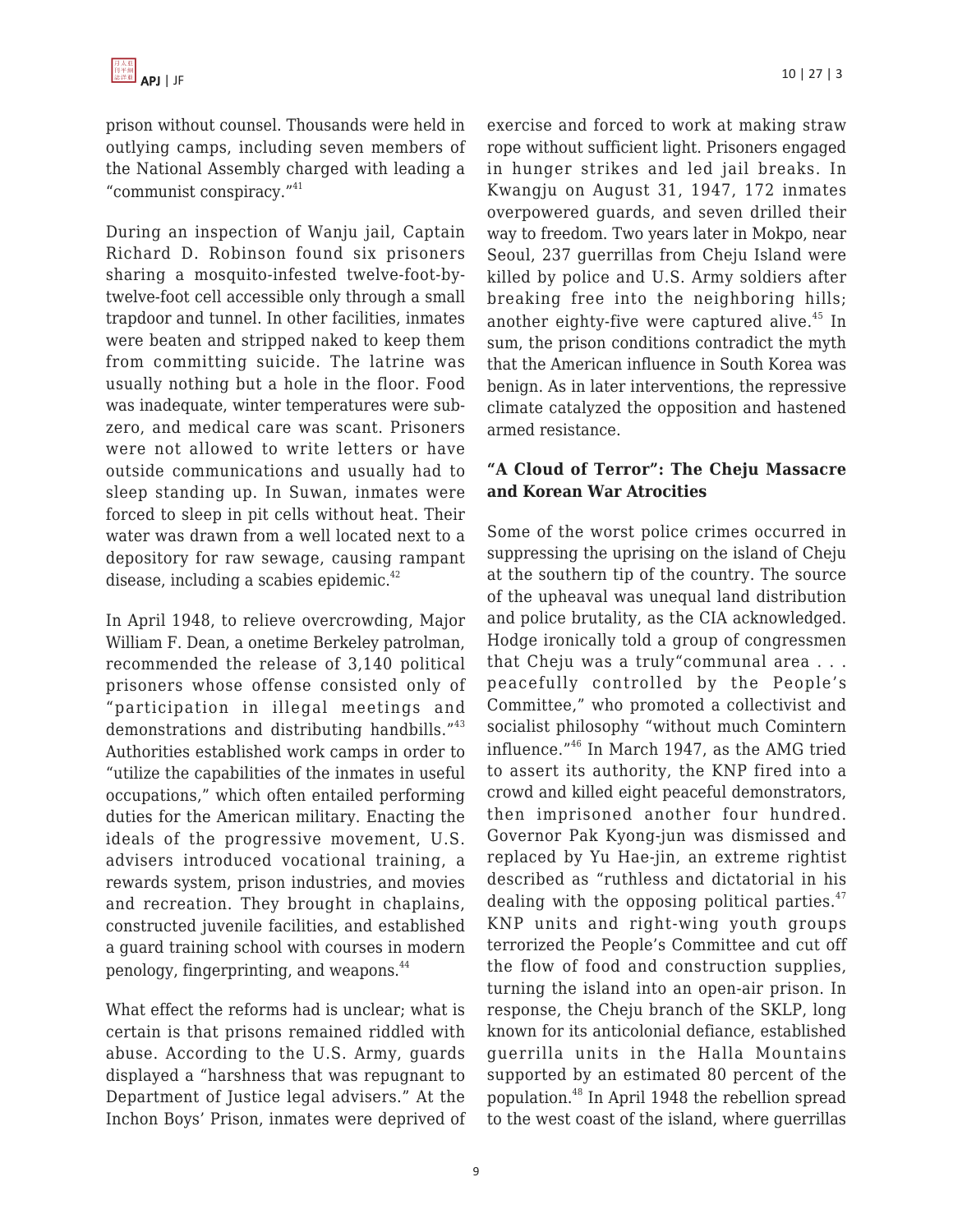

attacked twenty-four police stations. KNP and constabulary units operating under U.S. military commandand aided by aerial reinforcements and spy planes swept the mountains, waging "an all-out guerrilla extermination campaign," as Everett Drumwright of the American embassy characterized it, massacring people with bamboo spears and torching homes. One report stated, "Frustrated by not knowing the identity of these elusive men [the guerrillas], the police in some cases carried out indiscriminate warfare against entire villages." Between 30,000 and 60,000 people were killed out of a population of 300,000, including the guerrilla leader Yi Tôk-ku, and another 40,000 were exiled.<sup>49</sup>

Police atrocities in the suppression of the insurrection in Yosu left that port town in ashes. After the declaration of martial law on October 22, 1948, constabulary units under Captain James Hausman rounded up suspected rebels, stripped them to their underwear in schoolyards, and beat them with bars, iron chains, and rifle butts. Cursory screenings were undertaken, and several thousand were executed in plain sight of their wives and children in revenge for attacks on police stations. The corpses of many of the dead were placed in city streets with a red hammer and sickle insignia covering the chest. Order was restored only after purges were conducted in constabulary regiments that had mutinied in support of the rebel cause, and the perpetrators executed by firing squad.<sup>50</sup>

The Yosu and Cheju massacres contributed to the decimation of the leftist movements, which deprived Kim Il-Sung's armies of support after crossing into South Korea on June 25, 1950, precipitating the Korean War. When fighting broke out, the KNP, expanded to seventy thousand men, joined in combat operations, later receiving decorations for "ruthless campaigns against guerrilla forces." Many officers were recruited for secret missions into North Korea by the CIA's Seoul station chief, Albert Haney, a key architect of the 1290-d program, and Hans Tofte, a hero of the Danish underground who later served under OPS cover in Colombia. A large number were killed, owing to the infiltration of the secret teams by double agents, though Haney doctored the intelligence reports to cover up their fate. $51$ 

In the summer of 1950, to keep Southern leftists from reinforcing the Northerners, KNP and ROKA units emptied the prisons and shot as many as 100,000 detainees, dumping the bodies into hastily dug trenches, abandoned mines, or the sea. According to archival revelations and the findings of a Truth and Reconciliation Commission, women and children were among those killed.<sup>52</sup> The British journalist James Cameron encountered prisoners on their way to execution only yards from U.S. Army headquarters and five minutes from the UN Commission building in Pusan. "They were skeletons and they cringed like dogs," he wrote. "They were manacled with chains and . . . compelled to crouch in the classical Oriental attitude of subjection. Sometimes they moved enough to scoop a handful of water from the black puddles around them . . . . Any deviation . . . brought a gun to their heads.<sup>"53</sup>

The most concentrated killing occurred in the city of Taejon, where the KNP slaughtered thousands of leftists under American oversight. Official histories long tried to pin the atrocity on the communists. The conduct of the KNP was

not an aberration, however, but the result of ideological conditioning, training in violent counterinsurgency methods by the Americans and Japanese, and the breakdown of social mores in the war. H istorian Kim Dong- Choon described the police killings represented among the "most tragic and brutal chapters" of a conflict that claimed the lives of 3 million people and left millions more as refugees.<sup>54</sup>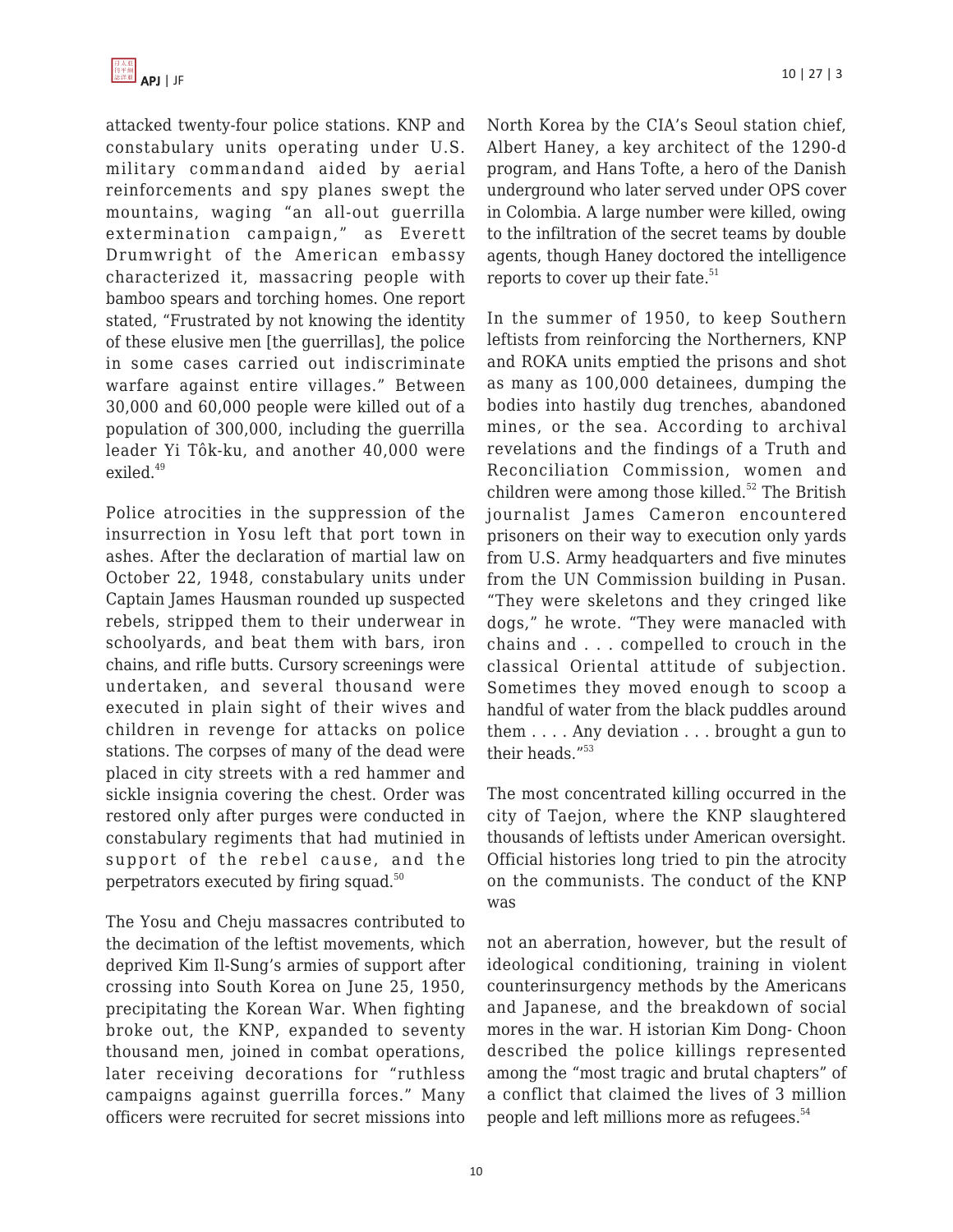

**Managing the Counterrevolution: Police Training and "Nation-Building" in South Korea in the War's Aftermath**



**OPS adviser Robert N. Bush and South Korean Counterpart. Courtesy Sgt. Gary Wilkerson, Indiana State Police.**

The Korean War ended in stalemate in 1953. Syngman Rhee remained leader of the ROK until his death in 1960, when, after a brief power struggle, he was replaced by General Park Chung Hee. Throughout the 1950s and 1960s, American policy elites conceived of South Korea as a laboratory for the promotion of free-market capitalism and modernizing reforms.<sup>55</sup>

Operating on a budget of \$900,000 per year, police programs were designed to wipe out the last vestiges of guerrilla resistance and promote the stability on which economic development could take root. Concerned about police corruption and outdated technical equipment, the CIA noted that South Korea had emerged from the war with a "rigid anticommunist national attitude and vigilant . . . repressive internal security system . . . which has resulted in the virtual elimination of all but the most covert and clandestine communist operators."<sup>56</sup> Various revenge regiments were in existence, whose mission was to hunt down Northern collaborators. American training focused on building up espionage and "countersubversive" capabilities, creating a central records system, and lecturing on the severity of the "communist threat." U.S. military advisers oversaw police units carrying out "mop-up" (death squad) operations against "bandits" and spies, in which civilian deaths were widely reported. In a precursor to the Vietnam Phoenix program, efficiency was measured by the number of weapons seized and guerrillas captured and "annihilated," usually at least four times more than the number of police wounded or killed.<sup>57</sup>

Typical was a report in February 1954 in which adviser Edward J. Classon lauded the discovery and destruction of an enemy hideout in Sonam in which thirty-one "bandits" were killed and fifty-four captured.<sup>58</sup> Another report referred to a police drive in December 1953, Operation Trample, which "reduced the number of 'bandits' from 691 to only 131 [in the Southern Security Command]," the remainder of whom were now "widely scattered" and "represented little danger to the population."<sup>59</sup>

In the face of repression and waning support among a war-weary population, guerrillas resorted to kidnapping and extortion in an attempt to survive. A police report dated May 1, 1954, noted that five "bandits" under the cover of darkness raided the homes of two farmers, tied up their families, and demanded millet, salt, potatoes, and clothing, which gives a good sense of their desperation.<sup>60</sup> In December 1956, public authorities announced the success of pacification efforts. They claimed to have arrested the last known "guerilla bandits" of the anti-American regiment, a seventeen-year-old girl, Koon Ja Kim, and eighteen-year-old Sam Jin Koh, in a mop-up campaign in Chullo-Pukto province. Seven subversives were shot, including commander Kaun Soo Pak, age thirty-three. The photos of Koon and Sam under police arrest were broadcast in the Korea Times in order to publicize the KNP's strength in reestablishing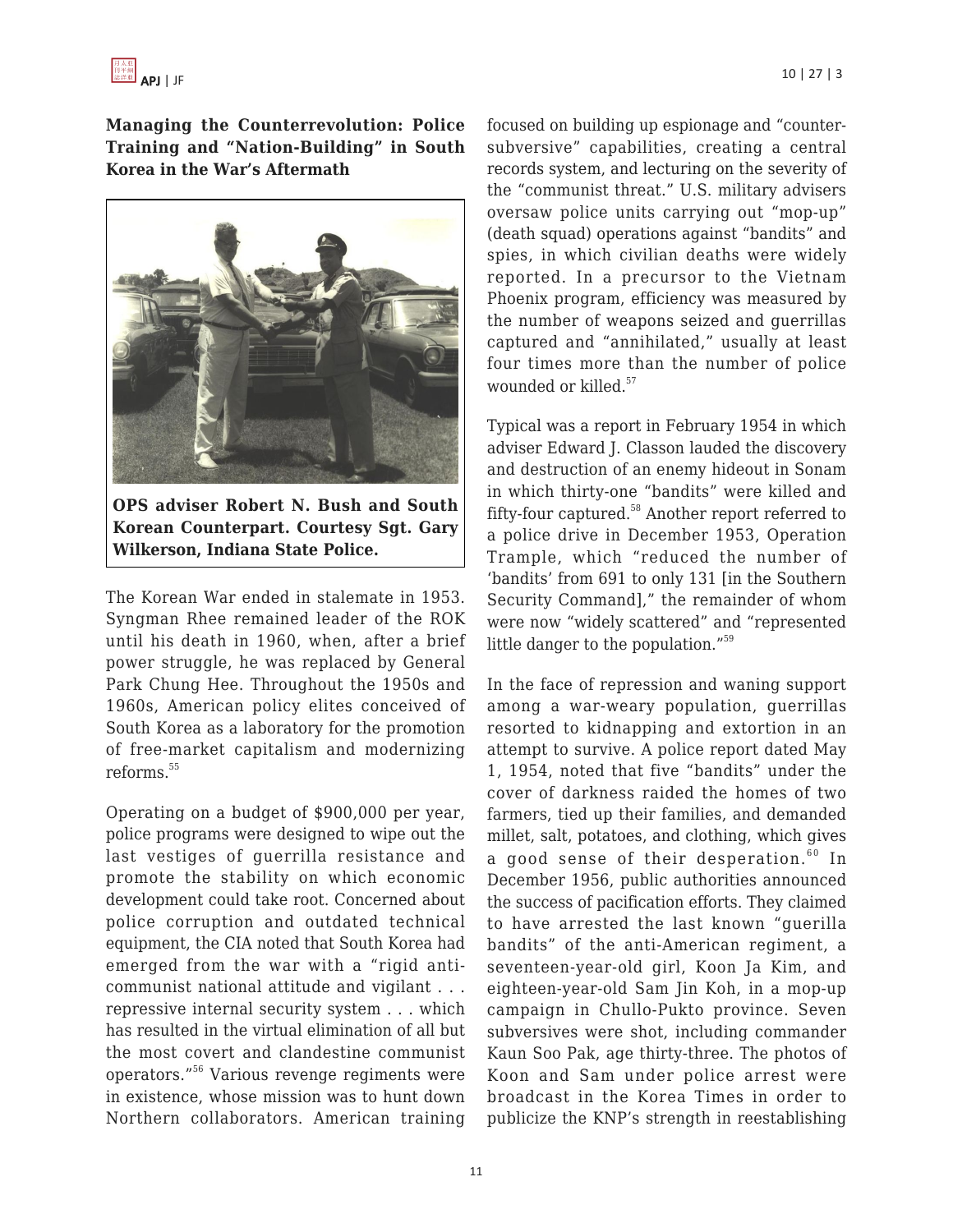

#### law and order. $61$

Throughout the duration of Rhee's rule, the police remained mobilized for paramilitary operations. Interference in elections and ballot stuffing remained prevalent, as did customary practices such as surveillance, black propaganda, and torture. $62$  Rhee used the police to undertake "extralegal and violent tactics" against opponents. In April 1960, police opened fire on student demonstrators protesting the recent fraudulent elections, killing or wounding several hundred. Koreans in the United States picketed the White House, demanding that America take a stand against "the brutal, degrading butchery."<sup>63</sup>

The Korea Times reported on the arrest and beating of Kim Sun-Tae, an MP, after he protested staged elections in 1956. Lee Ik-Heung, minister of home affairs, and Kim Chong-Won, head of the public security bureau, who worked closely with Captain Warren S. Olin, a career army officer, ordered troopers to "nab the bastard" and kept him in detention for five days, during which time he was "treated like a dog." The newspaper editorialized, "There can never be a representative democracy with men like Lee and Kim in positions of power."<sup>64</sup> Born to a poor Korean family in Japan, Kim Chong-Won was trained in the 1930s in Japanese military academies, whose rigorous ideological conditioning and harsh, dehumanizing methods set the course for his career. Known as the "Paektu Mountain Tiger," he decapitated suspected guerrilla collaborators during the suppression of the Yosu rebellion with a Japanese-style sword and machine gunned thirty-one detainees in the Yongdok police station. In Yonghaemyon, Kim's men arrested civilians after finding propaganda leaflets at a nearby school and shot them in front of villagers, opening fire on women and children who ran from the scene. Over five hundred were killed in the massacre, for which

Kim was sentenced to three years in prison, though he was amnestied by Rhee. $65$ 

"Tiger" Kim presided over further atrocities as vice commander of the military police in Pusan during the Korean War. His appointment as head of the public security bureau was a reward for his loyalty to Rhee and reflected the KNP's continued emphasis on counterinsurgency and utter disregard for human rights. Ambassador John Muccio, who later oversaw another dirty war in Guatemala, characterized Kim's methods as "ruthless yet effective," typifying U.S. support for brutal tactics, as long as they were directed against "communists."<sup>66</sup>



**Police Chief Chang Taek-sang with a man who may be Tiger Kim (left)**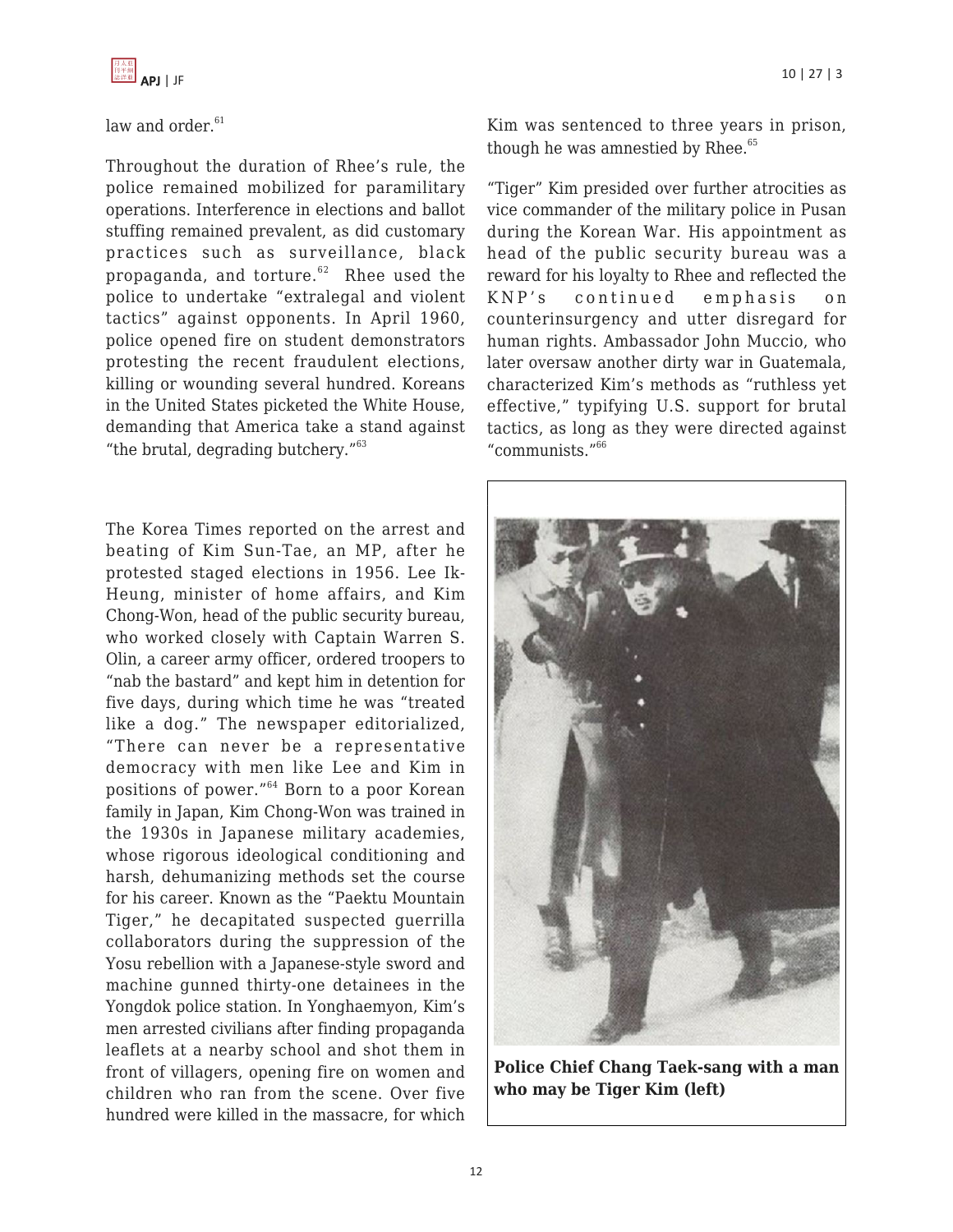

Viewing the police programs as a great success, the State Department sought to replicate them in Vietnam, where the U.S. and the French faced a similar problem of communist infiltration and an "inability to distinguish friend from foe." Colonel Albert Haney, in his internal outline of the 1290-d program, boasted that "U.S efforts behind the ROK in subduing communist guerrillas in South Korea, while not generally known, were exceptionally effective at a time when the French were spectacularly ineffective in Indochina."On May 27, 1954, Lieutenant Colonel Philippe Milon of the French army was briefed by American officials on KNP techniques of surveillance and population control,, which he sought to incorporate as a model.<sup>67</sup>

In 1955, after transferring police training to the State Department under 1290-d, the Eisenhower administration provided over \$1 million in equipment to the KNP. Lauren "Jack" Goin, an air force officer with B.A. and M.S. degrees in criminology from the University of California at Berkeley and director of the Allegheny Crime Lab in Pittsburgh, set up a scientific crime lab equipped with fingerprinting powders and the latest forensic technology. (He later did the same in Vietnam, Indonesia, Dominican Republic, and Brazil.) $68$ Advisers from Michigan State University's Vietnam project, including Jack Ryan, Ralph Turner, and Howard Hoyt, served as consultants and helped set up a communication system. They then went on to Taipei, where, on a visit sponsored by the CIA-fronted Asia Foundation, they instructed police led by the Generalissimo's son Chiang Ching-kuo in rooting out Maoist infiltration.<sup>69</sup>

The 1290-d police training program in South Korea was headed by Ray Foreaker, retired chief of police in Oakland, and a twenty-sevenyear veteran of the Berkeley police force, where he had been mentored by August Vollmer, the "father of modern law

enforcement." During his tenure as Berkeley chief, Vollmer pioneered many innovations, including the use of fingerprinting, patrol cars, and lie detector tests. A veteran of the Spanish-American War who cut his teeth training police in Manila, Vollmer was more liberal than many of his contemporaries in defending communists' right to free assembly and speech and in criticizing drug prohibition laws. He worked to curtail the "third degree" and embraced a social work approach to policing, visiting local jails each morning to talk to inmates and urging his officers to interact with members of the community on their beat.<sup>70</sup>

Apart from in his attitude toward communism, these are the kinds of ideals that Foreaker, a specialist in criminal and security investigations, sought to promote in South Korea, and later in Indonesia, Ethiopia, Guatemala, and Vietnam. He commented, "Our work here [in the 1290-d program] is in the total field of public safety rather than in police work alone."<sup>71</sup> Foreaker's successor as Oakland police chief, Wyman W. Vernon, was part of the advisory team, later serving in Vietnam and Pakistan. Like Foreaker, he had a reputation as an incorruptible reformer, having established a special planning and research unit in Oakland staffed by Berkeley students to analyze and address police problems, including poor relations with minorities. The Oakland police nevertheless continued to be viewed as an army of occupation in the black community, their brutalization of antiwar demonstrators and Black Panthers during the 1960s exemplifying the limits of the Berkeley professionalization model.<sup>72</sup> Shaped by the conservative, hierarchical, and lily-white institutional milieu from which they came, Foreaker and Vernon were generally illequipped to bring about enlightened police practice in South Korea, where they faced an alien cultural environment and a war climate that brought out the most violent tendencies of the police.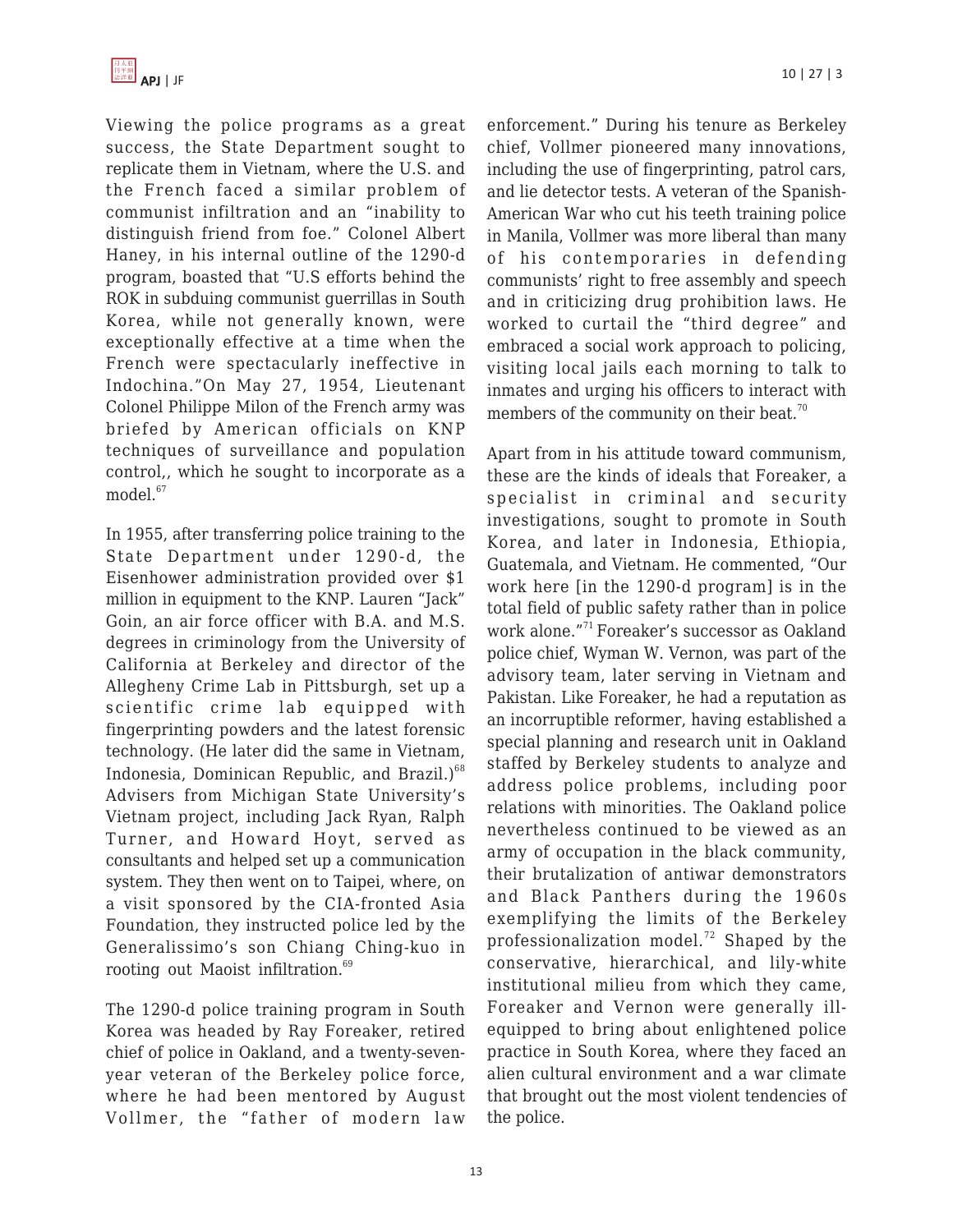

In the attempt to instill greater professionalism, the State Department sent twenty top-ranking KNP, including General Hak Sung Wang, head of the national police college, and Chi Hwan Choi, chief of the uniformed police, trained by the Americans in the 1940s, for courses at the FBI Academy and at leading criminology institutes such as Berkeley, Michigan State University, and the Northwestern Traffic Institute.<sup>73</sup> A dozen more were sent to the Los Angeles Police Department, headed by Chief Willie Parker (1950–1966), who was known for cleaning up corruption and for his right-wing politics and insensitivity toward racial minorities and the poor. $74$ 



Korean officers trained in prison management at George Washington University returned home to reform the ROK penal system. Drawing on the ideals of progressive penology, they revived efforts to establish rewards and parole, promoted industrial training, and created

juvenile reformatories to address skyrocketing delinquency rates resulting from a profusion of war orphans. The PSD pledged \$553,688 and assisted in developing a work farm outside Seoul based on the Boys Town juvenile detention center in Nebraska.<sup>75</sup>

Coinciding with the passage of mandatory minimum sentencing for drug offenses in the United States, the International Cooperation Administration established police counternarcotics units, which raided opium dens and launched Operation Poppy, deploying army aviation units to detect and destroy poppy fields.<sup>76</sup> These campaigns were undermined by police and governmental corruption. A report from the U.S. Army's Criminal Investigation Division pointed to ties between Japanese gangster Machii Hisayuki (known in Korea as Ko Yung Mok) and ROK naval intelligence, stating that he was "too strong politically to be touched by the police," despite having murdered a Korean boxer. American troops also participated in the black market, working with their Korean girlfriends and local "slickie" boys to sell drugs, cigarettes, and pirated consumer goods such as watches, cameras, and radios.<sup>77</sup> Their involvement in crimes, including vehicular manslaughter, arson, rape, and murder, dominate police reports of the period.<sup>78</sup>

In the late 1950s, the State Department suspended the police programs, acknowledging their contribution to widespread human rights violations. The United States was integral in creating a repressive internal security apparatus that made even hardened Cold Warriors blanch. A 1961 cabinet-level report tellingly referred to the KNP as the "hated instrument of the Rhee regime."<sup>79</sup> The Kennedy administration nevertheless revived police training under Rhee's successor, Park Chung Hee, a former member of the South Korean Communist Party who later hunted Korean resistance fighters in Manchuria during World War II with the Japanese Imperial Army. After mutinying during the 1948 Yosu rebellion,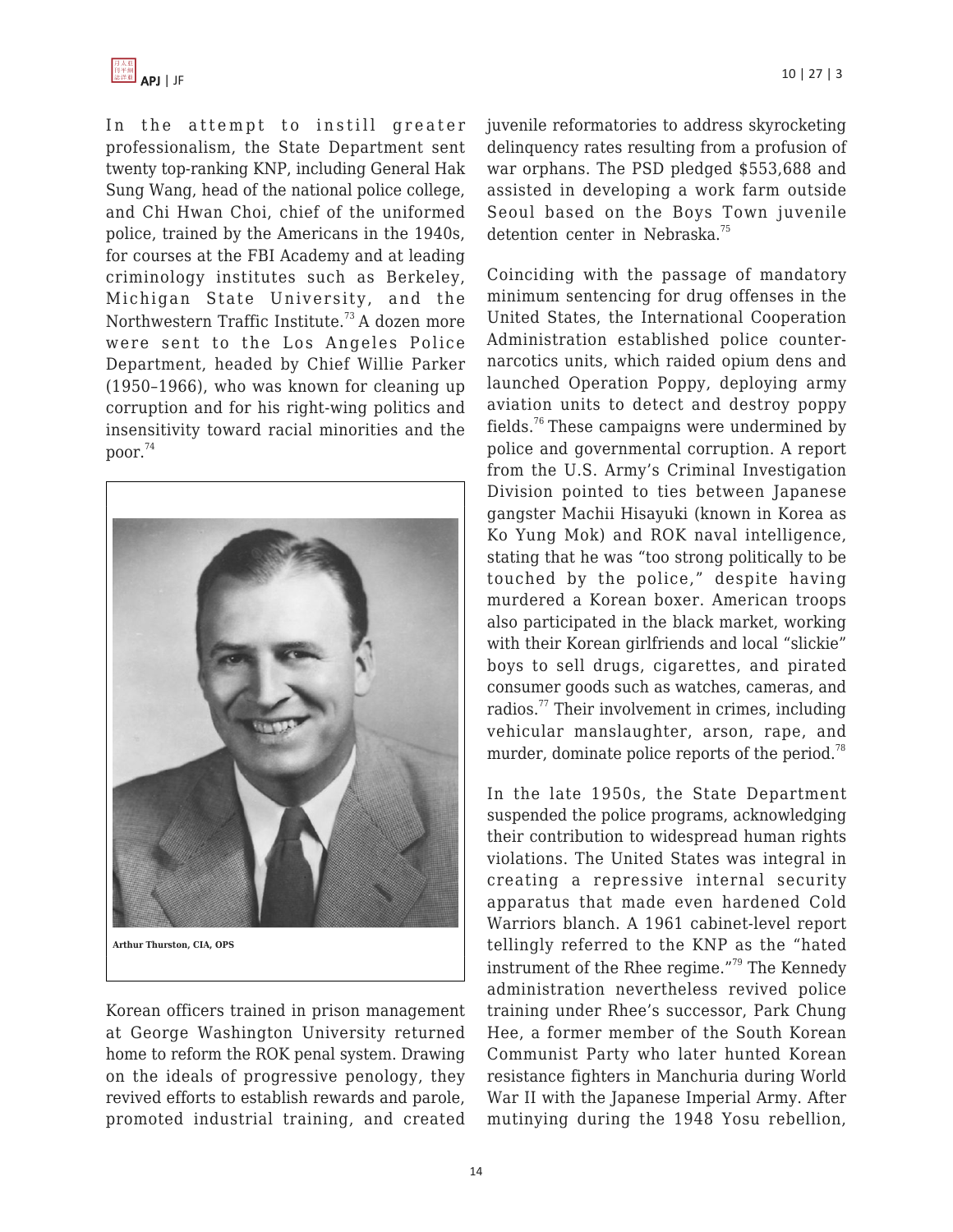

General Park escaped execution by informing on onetime associates, allegedly including his own brother, and subsequently rose through the military hierarchy with the assistance of Captain Hausman, who remained in country as a liaison with the ROKA. After the 1961 coup in which Park seized power, he presided over a period of spectacular economic growth, resulting from visionary state planning, technological development, war profiteering, and a massive interjection of foreign capital.<sup>80</sup> The ROK Supreme Council meanwhile passed a law mandating the purification of political activities. Living conditions remained difficult for the majority, as Park collaborated with the management of large chaebol (conglomerates) in using police and hired goons to suppress strikes, and keeping wages low in order to attract foreign investment. Forbes magazine glowingly promoted South Korea in this period as a great place to do business because laborers worked sixty hours per week for very low pay. $81$ 



**Frank Jessup, OPS Director South Korea**

Characterized as a quasi-military force, the KNP retained a crucial role in suppressing working-class mobilization and monitoring political activity. Surveillance was coordinated with the Korean Central Intelligence Agency which was developed out of police intelligence units trained by the United States. OPS advisers in the CIA—including Arthur M. Thurston, who left his official job as chairman of the board of the Farmers National Bank in Shelbyville, Indiana, for months at a time, telling friends and family he was going to Europe—helped set up intelligence schools and a situation room facility equipped with maps and telecommunications equipment. By the mid-1960s, Korean Central Intelligence had 350,000 agents, out of a population of 30 million, dwarfing the Russian NKVD at its height. CIA attaché Peer De Silva rationalized its ruthless methods by claiming, "There are tigers roaming the world, and we must recognize this or perish."<sup>82</sup>

From 1967 to 1970 the OPS team in Korea was headed by Frank Jessup, a Republican appointee as superintendent of the Indiana State Police in the mid- 1950s and veteran of police programs in Greece, Liberia, Guatemala, and Iran. A sergeant with the Marine Corps Third Division who served in counterintelligence during the Pacific war and as chief of civil defense with the U.S. federal police, Jessup was a national officer of the American Legion. Lacking any real knowledge of Korean affairs, he subscribed to the worldview of the American New Right, with its commitment to social order, military preparedness, and counterrevolutionary activism at home and abroad. His politics were characteristic of the advisory group, which included William J. Simmler, chief of detectives in Philadelphia, with experience in the Philippines; Peter Costello, a twenty-four-year veteran of the New York Police Department, who helped run the dirty war in Guatemala; and Harold "Scotty" Caplan of the Pennsylvania State Police.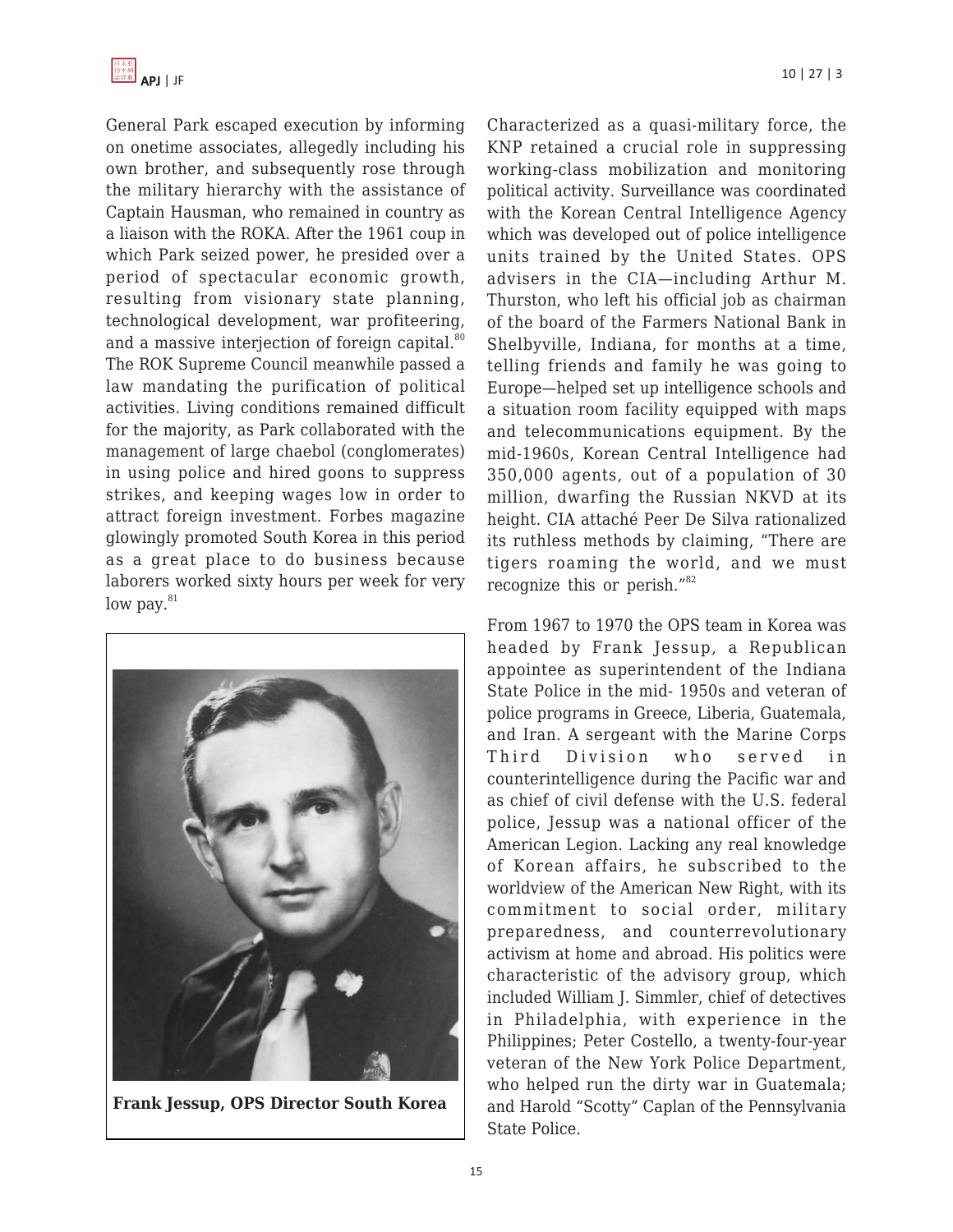

Peaking at a budget of \$5.3 million in 1968, the OPS organized combat police brigades and village surveillance and oversaw the interrogation of captured agents and defectors. It also improved record management, trained industrial

security guards, oversaw the delivery of 886 vehicles (35 percent of the KNP fleet), and provided polygraph machines and weaponry such as gas masks and grenade launchers.<sup>83</sup> The KNP claimed to have apprehended 80 percent of North Korean infiltrators as a result of American assistance.<sup>84</sup>

Sweeping under the rug the tyrannical aspects of Park's rule, modernization theorists in Washington considered U.S. policy in South Korea to be a phenomenal success because of the scale of economic growth, which was contingent in part on manufacturing vital equipment for the American army in Vietnam. The United States was especially grateful to Park for sending 312,000 ROK soldiers to Vietnam, where they committed dozens of My Lai–style massacres and, according to a RAND Corporation study, burned, destroyed, and killed anyone who stood in their path. $85$  The participation of police in domestic surveillance and acts of state terrorism was justified as creating a climate of stability, allowing for economic "take-off." Together with Japan, South Korea helped crystallize the view that a nation's police force was the critical factor needed to provide for its internal defense.<sup>86</sup>



**South Korean police arrest protestors during the Kwangju incident in 1980**

In January 1974, President Park passed an emergency measure giving him untrammeled power to crack down on dissenters. Amnesty International subsequently reported an appalling record of police detentions, beatings, and torture of journalists, churchmen, academics, and other regime opponents. Leftists (dubbed chwaiksu) confined in overcrowded prisons were forced to wear red badges and received the harshest treatment.<sup>87</sup> In May 1980, KNP and

ROKA officers, a number of them Vietnam War veterans, killed up to three thousand people in suppressing the Kwangju pro-democracy uprising. Students were burned alive with flamethrowers as the officers laid siege to the city. A popular slogan from the period proclaimed, "Even the Japanese police officers and the communists during the Korean War weren't this cruel." These words provide a fitting epitaph to the American police programs, which, over a thirty-five-year period, trained some of the forces implicated in the massacre and provided the KNP with modern weaponry and equipment used for repressive  $ends.<sup>88</sup>$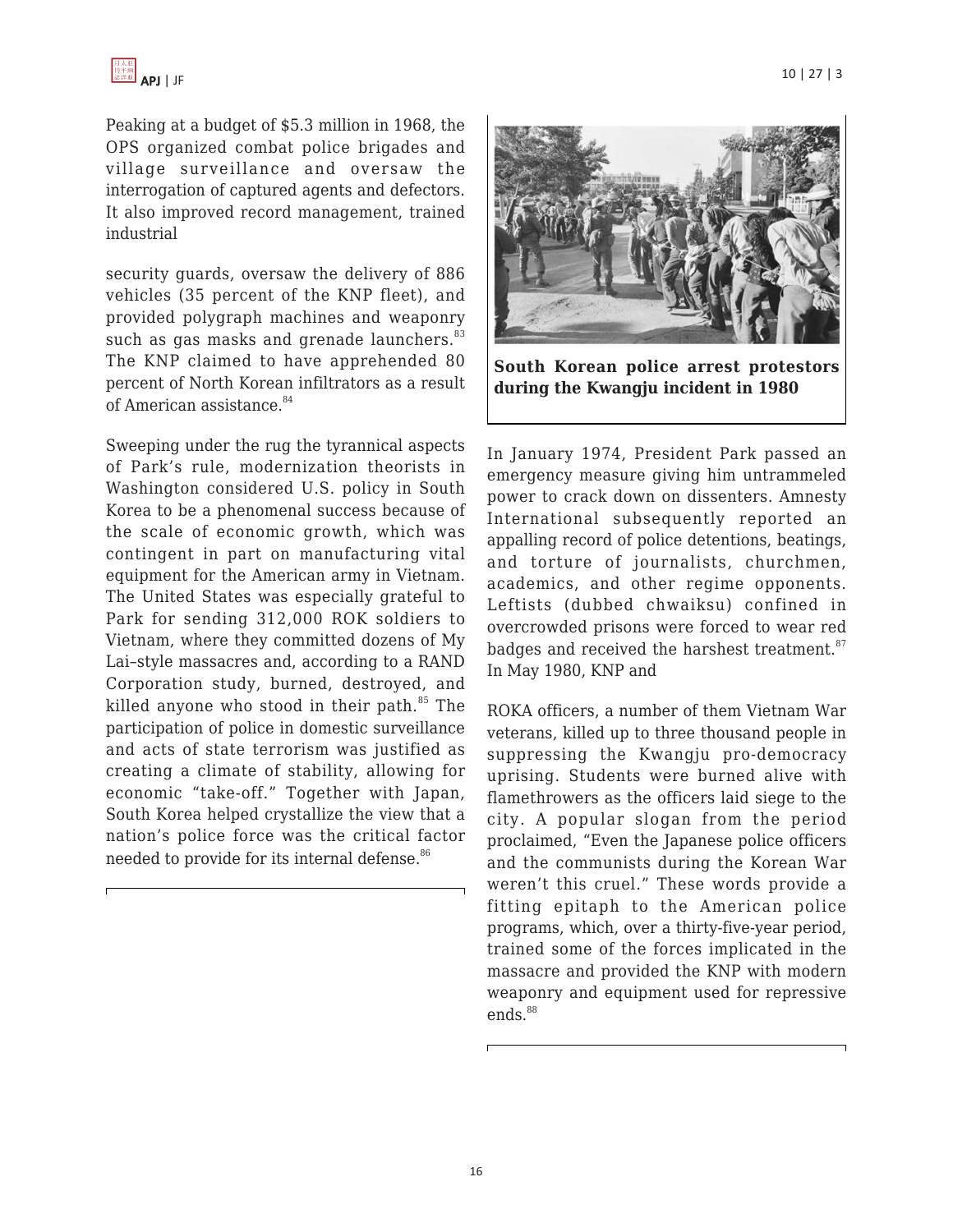



In a study of police torturers in the Southern Cone of Latin America, Martha K. Huggins and a team of researchers concluded that ideological conditioning and the political climate of the Cold War helped shape their behavior and allowed for the rationalization of actions that the perpetrators would normally have considered abhorrent, and now do in the clear light of day.<sup>89</sup> Their insights are equally applicable to South Korea, where police violence was justified as saving the country from a dangerous enemy. Conceiving of police as crucial to broader state-building efforts, the American programs were designed in theory to professionalize police standards and incorporate the kinds of progressive style reforms that were prevalent in the United States. However, they became heavily militarized and focused on the suppression of left-wing activism, resulting in systematic human rights violations. American intervention empowered authoritarian leaders and provided security forces with modern surveillance equipment, forensics technology, and weapons which heightened their social control capabilities. The vibrancy of the labor movement and political left was curtailed, thus contributing to a weakening of civil society. The working classes were largely left out of the Park-era economic boom, and North-South rapprochement was made impossible. Throughout the Cold War, challengers of the status quo were subjected to imprisonment, torture, and often death. Their plight has largely been suppressed in the West, along with the buried history of U.S.-ROK atrocities in the Korean War. Undisturbed by all the bloodshed, the practitioners of realpolitik in Washington viewed the intervention in South Korea as an effective application of the containment doctrine. Police advisers were consequently called upon to pass along their technical expertise so as to fend off revolution in other locales, including South Vietnam, again with cataclysmic results.

Jeremy Kuzmarov is Jay P. Walker Assistant Professor of History at the University of Tulsa. He is the author of [Modernizing Repression.](http://www.amazon.com/dp/1558499172/?tag=theasipacjo0b-20) [Police Training and Nation-Building in the](http://www.amazon.com/dp/1558499172/?tag=theasipacjo0b-20) [American Century](http://www.amazon.com/dp/1558499172/?tag=theasipacjo0b-20) and [The Myth of the](http://www.amazon.com/dp/1558497056/?tag=theasipacjo0b-20) [Addicted Army: Vietnam and the Modern War](http://www.amazon.com/dp/1558497056/?tag=theasipacjo0b-20) [on Drugs.](http://www.amazon.com/dp/1558497056/?tag=theasipacjo0b-20)

This is a revised and expanded version of chapter four in Modernizing Repression.

Recommended Citation: Jeremy Kuzmarov, "Police Training, 'Nation-Building,' and Political Repression in Postcolonial South Korea,"The Asia-Pacific Journal, Vol 10, Issue 27, No. 3, July 2, 2012.

#### **Notes**

<sup>1</sup>MacArthur quoted in John Dower, "The U.S.-Japan Military Relationship," in Postwar Japan, 1945 to the Present, ed. Jon Livingston, Joe Moore, and Felicia Oldfather (New York: Pantheon, 1973), 236. On the long-standing U.S. drive for hegemony in the Asia-Pacific, see Bruce Cumings, Dominion from Sea to Sea: Pacific Ascendancy and American Power (New Haven: Yale University Press, 2009); Richard Drinnon, Facing West: The Metaphysics of Indian-Hating and Empire-Building (Norman: University of Oklahoma Press, 1980). For strategic planning after World War II, see Noam Chomsky, For Reasons of State (New York: New Press, 2003).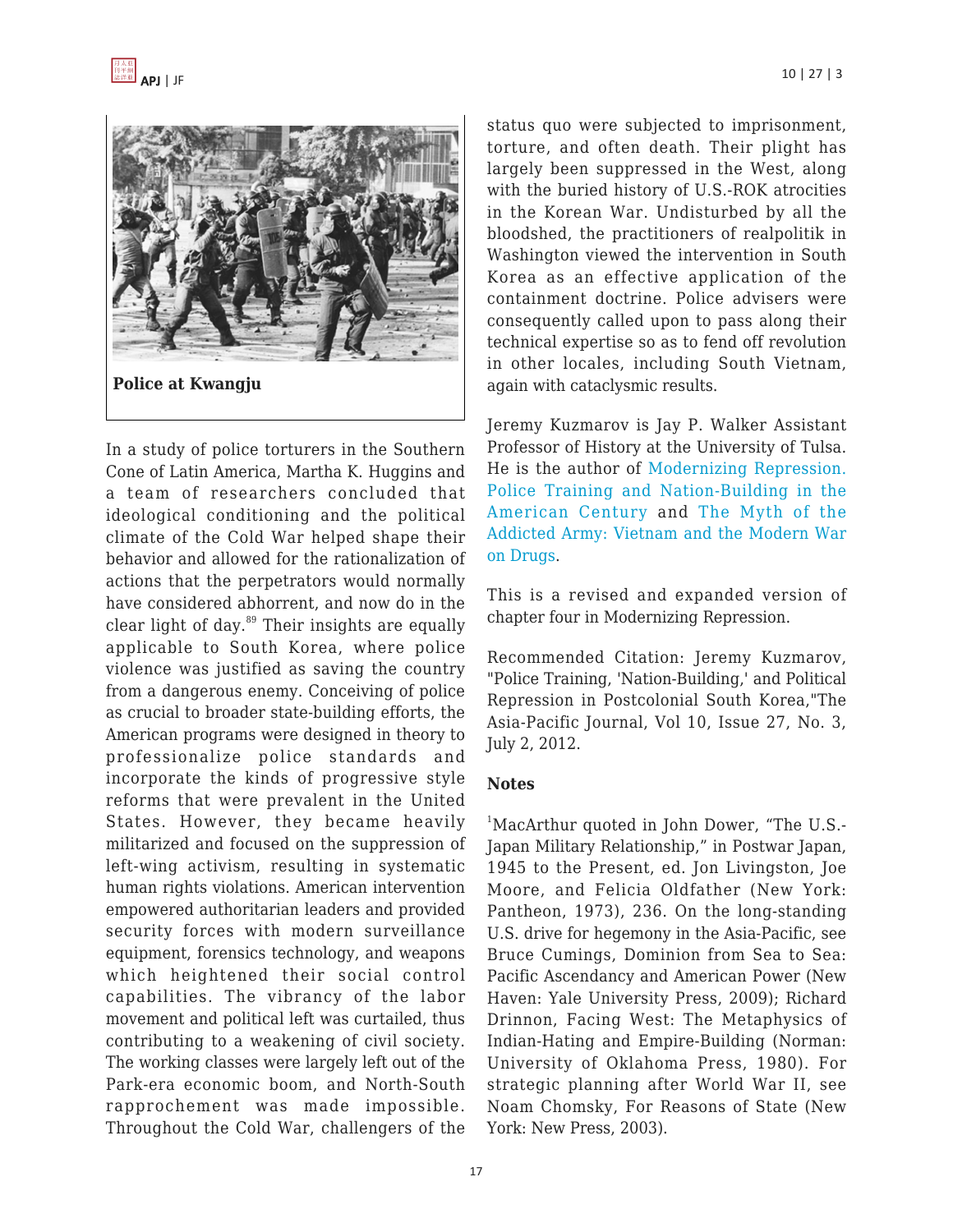$2$  See Alfred W. McCoy, Policing America's Empire: The United States, the Philippines, and the Rise of the Surveillance State (Madison: University of Wisconsin Press, 2009); Bruce Cumings, The Origins of the Korean War: vol. 2 , The Roaring of the Cataract, 1947–1950 (Princeton: Princeton University Press, 1990), 31.

<sup>3</sup> Cumings, The Origins of the Korean War: vol. 1, Liberation and the Emergence of Separate Regimes, 1945–1947 (Princeton: Princeton University Press, 1981); "The Position of the U.S. with Respect toKorea," National Security Council Report 8, April 2, 1948, PSF, Truman Papers, HSTL.

4 Jon Halliday and Bruce Cumings, Korea: The Unknown War (New York: Pantheon,1988), 23; Dong-Choon Kim, The Unending Korean War: A Social History, trans. Sung-ok Kim (Larkspur, Calif.: Tamal Vista Publications, 2000), 80. When asked by the journalist Mark Gayn whether Rhee was a fascist, Lieutenant Leonard Bertsch, an adviser to General John R. Hodge, head of the American occupation, responded, "He is two centuries before fascism—a true Bourbon." Mark Gayn, Japan Diary (New York: William Sloane, 1948),352.

5 Bruce Cumings, Korea's Place in the Sun: A Modern History (New York: Norton, 1997), 210.

<sup>6</sup> "A History of the Korean National Police (KNP)," August 7, 1948, RG 554, United States Army Forces in Korea, Records

Regarding the Okinawa Campaign (1945–1948), United States Military Government, Korean Political Affairs, box 25 (hereafter USAFKIK, Okinawa).

<sup>7</sup> Bruce Cumings, The Origins of the Korean War, vol. 2, The Roaring of the Cataract, 1947–1950, rev. ed. (Ithaca: Cornell University Press, 2004), 186, 187; Gregory Henderson, Korea: The Politics of the Vortex (Cambridge: Harvard University Press, 1968), 143.

8 Roy C. Stiles and Albert Lyman, "The Administration of Justice in Korea under the Japanese and in South Korea under the U.S. Army Military Government in Korea to August 15, 1958: Paper by American Advisory Staff," Department of Justice, RDS, Records Related to the Internal Affairs of Korea, 1945–1949, decimal file 895 (hereafter cited RDS, Korea.

<sup>9</sup> Harry Maglin, "Organization of National Police of Korea," December 27, 1945, USAFIK Okinawa, box 25; Everett F. Drumright to Secretary of State, "FBI Training," December 22, 1948, RDS, Korea; Philip H. Taylor, "Military Government Experience in Korea," in American Experiences in Military Government in World War II, ed. Carl J. Friederich (New York:

Rinehart, 1948), 377; Harold Larsen, U.S. Army History of the United States Armed Forcesin Korea, pt. 3, chap. 4, "Police and Public Security" (Seoul and Tokyo, manuscript in theOffice of the Chief of Military History, 1947–48).

 $10$  Gayn, Japan Diary, 390; Cumings, The Origins of the Korean War, 1:164; Col. William H. Maglin, "Looking Back in History: . . . The Korean National Police" Military Police Professional Bulletin (Winter 1999): 67–69; John Muccio to Secretary of State, August 13, 1949, Department of Justice, RDS, Korea. Ch'oe Nûng-jin ("Danny Choy"), chief of the KNP Detective Bureau, called the KNP "the refuge home for Japanese-trained police and traitors," including "corrupt police who were chased out of North Korea by the communists."Cumings, The Origins of the Korean War, 1:166, 167. In North Korea, by contrast, police officers during the colonial period were purged, and authorities worked to rebuild a new police force of people without collaborationist backgrounds. This was a factor accounting for the legitimacy of the revolutionary government, Charles Armstrong notes, although the security structure still built on the foundations of the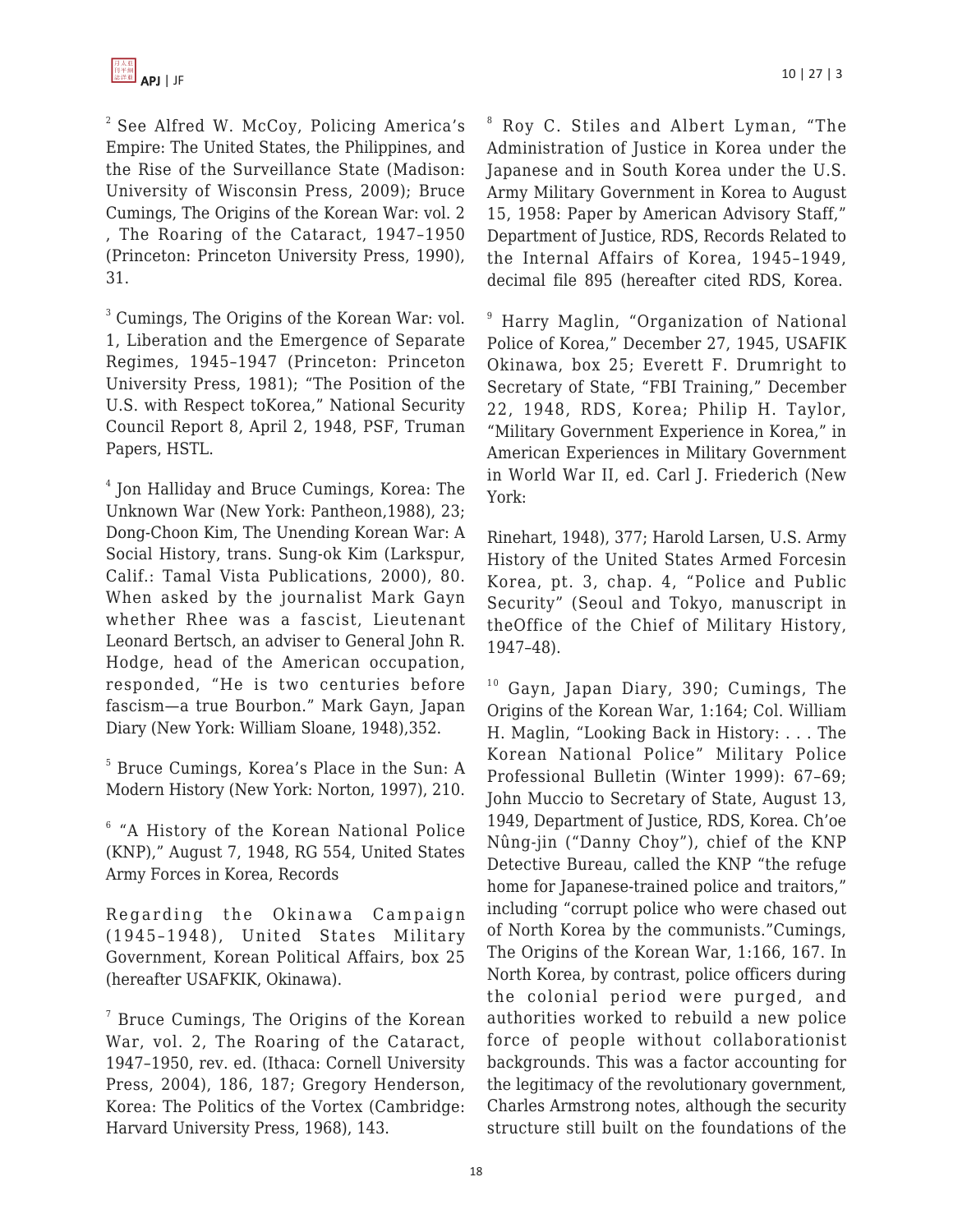old in its striving for total information control. Armstrong, The North Korean Revolution, 1945–1950 (Ithaca: Cornell University Press, 2004), 205.

<sup>11</sup> Edward Wismer, Police Adviser, to Director of National Police, June 6, 1947, USAFIK, RG 554, Records Regarding Korean Political Affairs (1945–1948), box 26; Kim, The Unending Korean War, 185; Cumings, The Origins of the Korean War, 1:502. An American police supervisor commented that there was enough evidence on both Chang and Chough to"hang them several times over" (ibid.). Hodge justified their appointment by pointing to their fierce anticommunism and loyalty to the American command. The CIA characterized Chang, managing director of the bank of Taegu in the 1940s who hailed from one of Korea's oldest and wealthiest families, as "an intelligent, ambitious opportunist who, while basically friendly to the United States, is erratic and unreliable when excited." NSCF, CIA,box 4, HSTL.

<sup>12</sup> Stiles and Lyman, "The Administration of Justice in Korea under the Japanese and in South Korea under the U.S. Army Military Government in Korea to August 15, 1958" RDS, Korea; "History of the Korean National Police," August 7, 1948, USAFIK Okinawa, box 25; Larsen, "Police and Public Security," 5, 6.

<sup>13</sup> "Interview with Lt. Col. Earle L. Miller, Chief of Police of Kyonggi-do, 15 Nov. 1945to 29 Dec. 1945," February 3, 1946; Harry S. Maglin, "Organization of National Police of Korea," December 27, 1945, USAFIK Okinawa, box 25; "Summation of Non-Military Activities in Korea," September 1946, GHQ-SCAP, 18; "Summation of Non-Military Activities in Korea," February 1948, GHQ-SCAP, 187; Arthur F. Brandstatter, Personnel File, Michigan State University Archives.

 $14$  "Interview with Major Arthur F. Brandstatter, Police Bureau, 7 December 1945," USAFIK Okinawa, box 25.

<sup>15</sup> "Summation of Non-Military Activities in Korea," November 13, 1945, GHQ-SCAP; "History of the Korean National Police," August 7, 1948;"Police Bureau Renovates Good But Wrecked System," The Corps Courier, February 12, 1946, USAFIK Okinawa, box 26; "Summation of Non-Military Activities in Korea," September 1946, GHQ-SCAP, 18; "Summation of Non-Military Activities in Korea," February 1948, GHQ-SCAP, 187; "Chief of Korean Uniformed Police Visits U.S. Provost Marshall," Journal of Criminal Law, Criminology and Police Science 44 (July–August 1953): 220.

<sup>16</sup> "Summation of Non-Military Activities in Korea," November 13, 1945, USAFIK Okinawa, box 26; J. H. Berrean to Major Millard Shaw, Acting Advisor, Department of Police,July 27, 1948, USAFIK Okinawa, box 25; D. L. Nicolson to J. Edgar Hoover, March 29, 1949, RDS, Korea, file 895; Henderson, Korea, 142–43. On the Chinese precedent, see Mary Miles,"The Navy Launched a Dragon," unpublished manuscript, Naval War College, Newport,R.I., chap. 28, "Unit Nine, School of Intelligence and Counter-Espionage."

<sup>17</sup> Major Robert K. Sawyer, Military Advisers in Korea: KMAG in Peace and War, The United States Army Historical Series, ed. Walter G. Hermes (Washington, D.C.: OCMH,GPO, 1962), 13; Bruce Cumings, The Korean War: A History (New York: Random House, 2010), 134; Peter Clemens, "Captain James Hausman, U.S. Military Adviser to Korea,1946–1948: The Intelligence Man on the Spot," Journal of Strategic Studies 25, no. 1 (2002):184; John Merrill, Korea: The Peninsular Origins of the War (Newark: University of Delaware Press, 1989), 100.

<sup>18</sup> Allan R. Millett, "Captain James R. Hausman and the Formation of the Korean Army, 1945–1950," Armed Forces and Society 23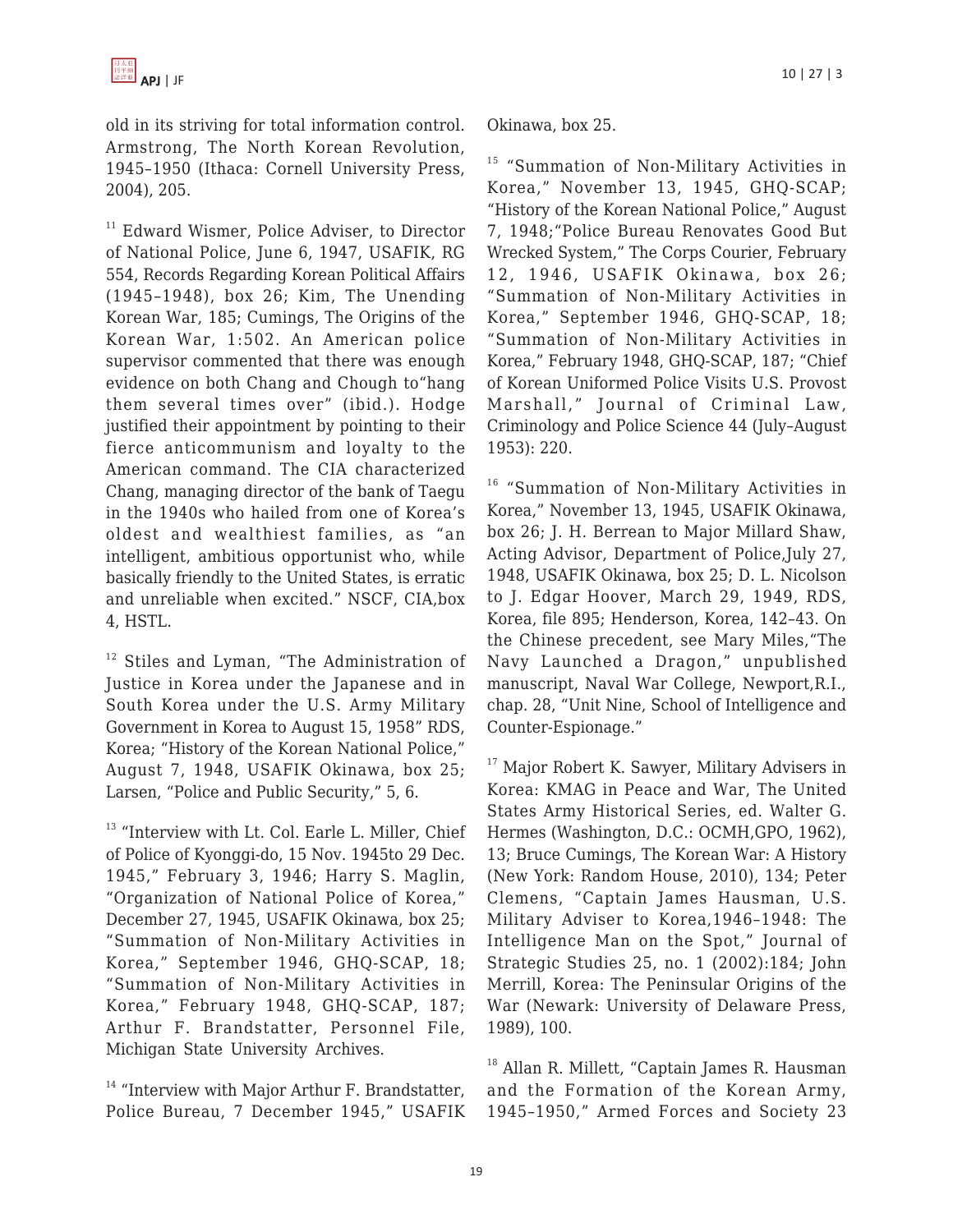(Summer 1997): 503–37; Clemens, "Captain James Hausman," 170; Allan R. Millett, The War for Korea, 1945–1950: A House Burning (Lawrence: University Press of Kansas, 2005), 173.

<sup>19</sup> Joyce Kolko and Gabriel Kolko, The Limits of Power: The World and United States Foreign Policy, 1945–1954 (New York: Harper & Row, 1972), 290; Richard D. Robinson, "A Personal Journey through Time and Space," Journal of International Business Studies 25, no.3 (1994): 436.

<sup>20</sup> Cumings, The Origins of the Korean War, 1:267; Henderson, Korea, 145; Richard C. Allen, Korea's Syngman Rhee: An Unauthorized Portrait (Rutland, Vt.: Charles E. Tuttle, 1960).

 $21$  Max Bishop to Charles Stelle, "Answers to Questions on the Korean Situation in Light of the Withdrawal of Soviet Troops," February 10, 1949, RG 59, RDS, Records of the Division of Research for Far East Reports (1946–1952), box 4, folder 1.

 $22$  Armstrong, The North Korean Revolution; Cumings, The Origins of the Korean War, 1:267; Donald Nichol, How Many Times Can I Die? (Brooksville, Fla.: Vanity Press, 1981),119; John Reed Hodge to Douglas MacArthur, September 27, 1946, USAFIK Okinawa, box25; "Communist Capabilities in South Korea," Office of Reports and Estimates, CIA, February 21, 1949, PSF, Truman Papers, HSTL.

<sup>23</sup> "Summation of Non-Military Activities in Korea," September 1946, GHQ-SCAP, 18; "Strikes/Riots," September 1946–May 1947, USAFIK Okinawa, box 25, folder 3; "Summation of Non-Military Activities in Korea," September 1946, GHQ-SCAP, 17; 27; Everett F. Drumright to Secretary of State, "Amending of Organization of National Traitors Acts," December 22, 1948, RDS, Korea, file 895; Henderson, Korea, 146; Richard D. Robinson, "Betrayal of a Nation," unpublished manuscript, 1960, 147 (courtesy of Harvard Yenching Library); Daily Korean Bulletin, June 14, 1952, NSCF, CIA, box 4, HSTL. Lee Sang Ho, editor of the suspended Chung Ang Shin Mun, and Kwang Tai Hyuk, chief of the newspaper's administrative section, were characteristically sentenced to eighteen months' hard labor for printing "inflammatory articles." For harsh police repression of the labor movement, see Hugh Deane, The Korean War, 1945–1953 (San Francisco: China Books, 1999), 40.

<sup>24</sup> Millard Shaw, "Police Comments on Guerrilla Situation," August 6, 1948, USAFIK Okinawa, box 26; George M. McCune, Korea Today (Cambridge: Harvard University Press, 1950), 88; Kim, The Unending Korean War, 186; Cumings, The Origins of the Korean War,2:207. U.S. military intelligence may have collaborated in the assassination of another of Rhee's rivals, Kim Ku, who was opposed to American intervention. Ku's assassin, An Tuhui, was released from Taejon penitentiary after a visit by a U.S. Army counterintelligence officer and was afterwards promoted to army major.

<sup>25</sup> Nichol, How Many Times Can I Die, 135; "Summary Conditions in Korea," November 1–15, 1946, USAFIK Okinawa, box 25; "Summation of Non-Military Activities in Korea," June 1947, GHQ-SCAP, 26. Some of these rackets involved U.S. soldiers. An army colonel, for example, looted over four thousand cases of precious artworks from museums, shrines and temples. After he was caught, he was sent home on "sick leave." Robinson, "Betrayal of a Nation," 290.

 $26$  Cumings, The Origins of the Korean War, 2:188.

<sup>27</sup> "History of the Police Department," USAFIK Okinawa, box 25; Robinson, "A Personal Journey through Time and Space," 437; Robinson, "Betrayal of a Nation," 155. In North Korea, while dissidents were sent to labor and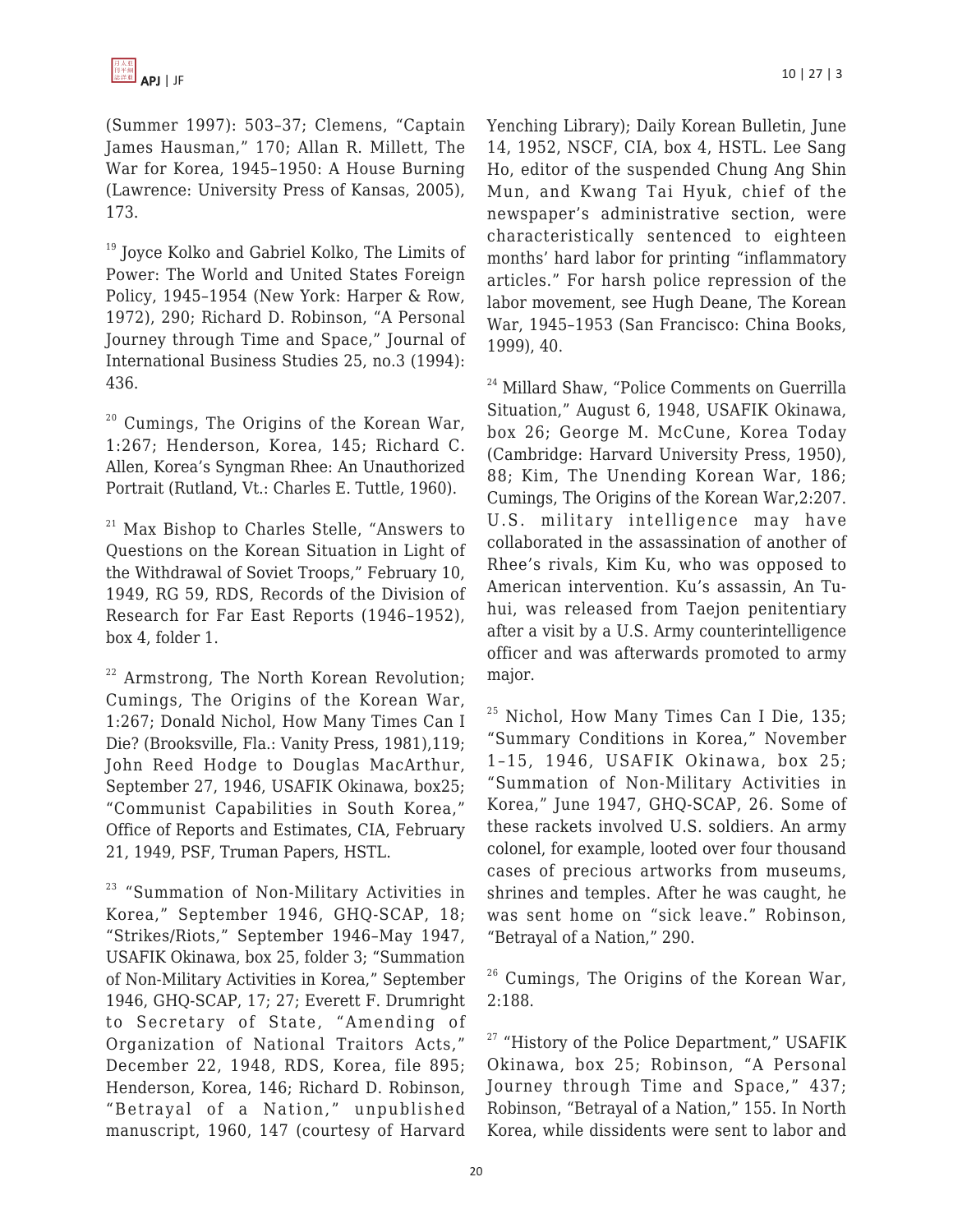

"re-education" camps, the use of torture to extract confessions was abolished and according to the leading authority on the revolution, rarely practiced. Armstrong, The North Korean Revolution, 208.

<sup>28</sup> "Korean-American Conference," October 29, 1946; and "Report Special Agent Wittmer, G-2,Summary, November 3, 1946, USAFIK Okinawa, boxes 25 and 26.

<sup>29</sup> "Korean-American Conference"; Robinson, "Betrayal of a Nation," 151; "South Korea: A Police State?" February 16, 1948, RDS, Division of Research for Far East Reports (1946– 1952), box 3; "Communist Capabilities in South Korea."

<sup>30</sup> Kim, The Unending Korean War, 123.

<sup>31</sup> James I. Matray, The Reluctant Crusade: American Foreign Policy in Korea, 1941–1950 (Honolulu: University of Hawaii Press, 1985), 77; Gayn, Japan Diary, 371. Yi Pom Sok's OSS connections are revealed in Robert John Myers, Korea in the Cross Currents: A Century of Struggle and the Crisis of Reunification (New York: Palgrave Macmillan, 2001), 74.

<sup>32</sup> Adviser Millard Shaw considered the crossborder operations acts "bordering on terrorism" which "precipitate retaliatory raids . . . from the North." Report, Major Millard Shaw, Acting Advisor, "Guard of the 38th Parallel by the National Police," November 1946, USAFIK Okinawa, box 25, folder 3; Cumings, The Origins of the Korean War, 2:195. The first to challenge the standard interpretation was I. F. Stone in The Hidden History of the Korean War (New York: Monthly Review Press, 1969), originally published in 1952.

<sup>33</sup> "Police Fraternization and Being Bribed by Prisoners," August 28, 1946, USAFIK Okinawa, box 26, folder 10; G-2 Periodic Report, "Civil Disturbances," Seoul, Korea, September 1947, USAFIK Okinawa, box 25; Henderson, Korea,

144.

 $\rm{^{34}}$  Kolko and Kolko, The Limits of Power, 288; John Caldwell, with Lesley Frost, The Korea Story (Chicago: Henry Regnery Co., 1952), 8; Robinson, "Betrayal of a Nation," 156.

<sup>35</sup> Roy C. Stiles and Albert Lyman, "The Administration of Justice in Korea under the Japanese and in South Korea under the U.S. Army Military Government in Korea to August 15, 1948," paper by American Advisory Staff, Department of Justice, RDS, Korea, file 895; "Joint Korean-American Conference," October 1946, USAFIK Okinawa, box 26; Gayn, Japan Diary, 423.

<sup>36</sup> "South Korea: A Police State?" February 16, 1948, RDS, Division of Research for Far East Reports, 1946–1952, box 3.

 $37$  Larsen, "Police and Public Security," 60.

<sup>38</sup> "A History of the Korean National Police (KNP)," August 7, 1948, USAFIK Okinawa, box 25; "Let Us Avenge the Victims of Kwangju," People's Committee pamphlet. August 25,1946, USAFIK Okinawa, box 25; Cumings, Origins of the Korean War, 1:364–66, 550.

<sup>39</sup> George E. Ogle, South Korea: Dissent within the Economic Miracle (London: Zed Books, 1990), 12; Henderson, Korea, 147; Cumings, The Origins of the Korean War, 1:356–57. At Yongchon, 350 kilometers from Seoul, a mob of ten thousand disarmed and kidnapped forty policemen after ambushing the police station and burned the homes of rightists.

<sup>40</sup> John R. Hodge to Douglas MacArthur, SCAP, April 17, 1948; Police Diary, Major Albert Brown, Survey, October 1946, USAFIK, Okinawa, box 26; "Summation of Non-Military Activities in Korea," July 1947, GHQ-SCAP, 34; Henderson, Korea, 146; Cumings, The Origins of the Korean War, 1:357. Henderson notes that not one identifiable North Korean agent was involved in the protests, which leftists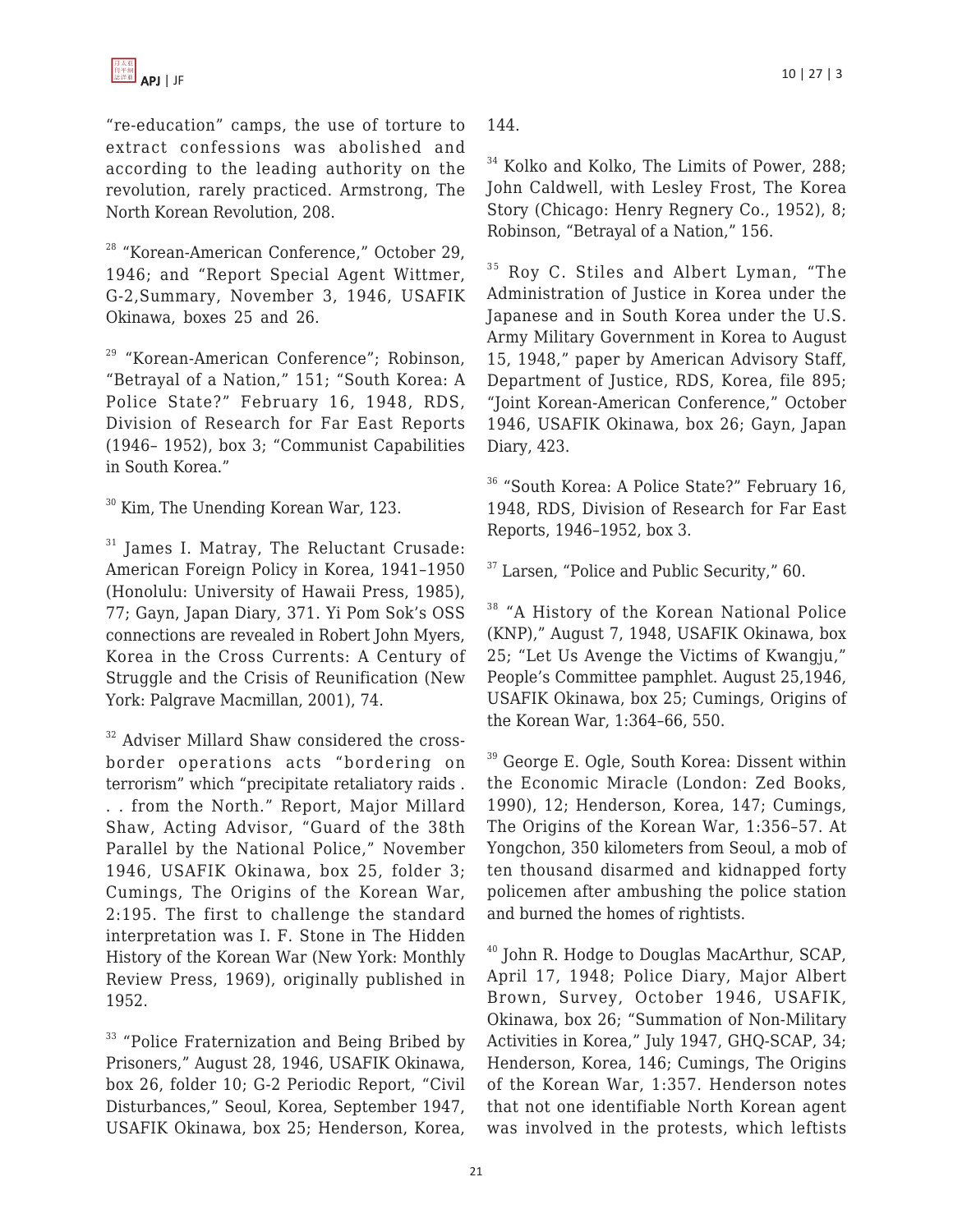claimed exceeded anything that had taken place under the Japanese.

<sup>41</sup> "Summation of Non-Military Activities," February 1948, GHQ-SCAP, 182; Richard J. Johnston, "Political Jailing in Korea Denied: Authorities Say 17,867 Held Are Accused of Theft, Riot, Murder and Other Crimes," New York Times, November 26, 1947; Richard J. Johnston, "Seoul Aids Police in Checking Reds," New York Times, September 6, 1949; Richard J. Johnston, "Korean Reds Fight Police and Others," New York Times, July 29, 1947;"Summation of Non-Military Activities in Korea," September 1946, GHQ-SCAP, 22; "Summation of Non-Military Activities in Korea," December 1947, GHQ-SCAP, 165; Henderson, Korea, 167; Maglin, "Looking Back in History," 69.

<sup>42</sup> "History of the Police Department" and "Investigation of the Police," July 30, 1946, USAFIK Okinawa, box 25; "Visit to Wanju Jail," August 1, 1946, USAFIK Okinawa, box 27, folder 1; "Sanitary Inspection of Jails," USAFIK Okinawa, box 26, folder 4; Gayn, Japan Diary, 406, 407; Robinson, "Betrayal of a Nation," 152.

<sup>43</sup> Major General W. F. Dean to Lt. Commander John R. Hodge, "Review by the Departmentof Justice of Persons Confined to Prisons or Police Jails Who Might Be Considered Political Prisoners," April 5, 1948, USAFIK, Records of the General Headquarters, Far EastCommand, General Correspondences (1943–1946), AI 1370, box 1.

<sup>44</sup> "Summation of Non-Military Activities," April 1948, GHQ-SCAP, 170; "Summation of Non-Military Activities in Korea," July 1947, GHQ-SCAP, 22.

<sup>45</sup> "Summation of Non-Military Activities," January 1948, GHQ-SCAP, 181; "Report of Daily Police Activities," USAFIK Okinawa, box 27, folder Civil Police; "Summationof Non-Military Activities in Korea," August 1947, GHQ-SCAP, 196; Larsen, "Police and Public Security," 133, 145; Bertrand M. Roehner, "Relations between Allied Forces and the Population of Korea," Working Report, Institute for Theoretical and High Energy Physics,

<sup>46</sup> Cumings, The Origins of the Korean War, 2:252.

University of Paris, 2010, 168.

<sup>47</sup> Cumings, The Korean War, 122; Millett, "Captain James R. Hausman and the Formation of the Korean Army," 503.

<sup>48</sup> "Cheju-do: Summation of Non-Military Activities," June 1948, GHQ-SCAP, 160; Merrill, Korea, 66.

<sup>49</sup> "Field Report, Mission to Korea, U.S. Military Advisory Group to ROK," RG 469, Mission to Korea, U.S. Military Advisory Group to the ROK, Records Related to the KNP (1948–1961) (hereafter KNP), box 4, folder Cheju-do; Cumings, The Origins of the Korean War, 2:250–59; Merrill, Korea, 125. My thanks to Cheju-do native Sinae Hyun for providing me with a clearer understanding of the internal dynamics fueling the violence during this period. After the massacre, the U.S. military command oversaw an increased police presence and stepped up local training efforts at the Cheju-do police school, which they financed. William F. Dean to Director of National Police, July 30, 1948, USAFIK Okinawa,box 26, folder Cheju-do.

<sup>50</sup> Merrill, Korea, 113; Time, November 14, 1948, 6.

<sup>51</sup> "Award of UN Service Medal to the National Police, Mission to Korea, Office of Government Services, Senior Adviser to KNP," February 10, 1954, PSD, GHQ-SCAP (1955–1957), box 1, folder Awards and Decorations; "Policy Research Study: Internal Warfare and the Security of the Underdeveloped States," November 20, 1961, JFKL, POF, box 98; Kim, The Unending Korean War, 122; Tim Weiner,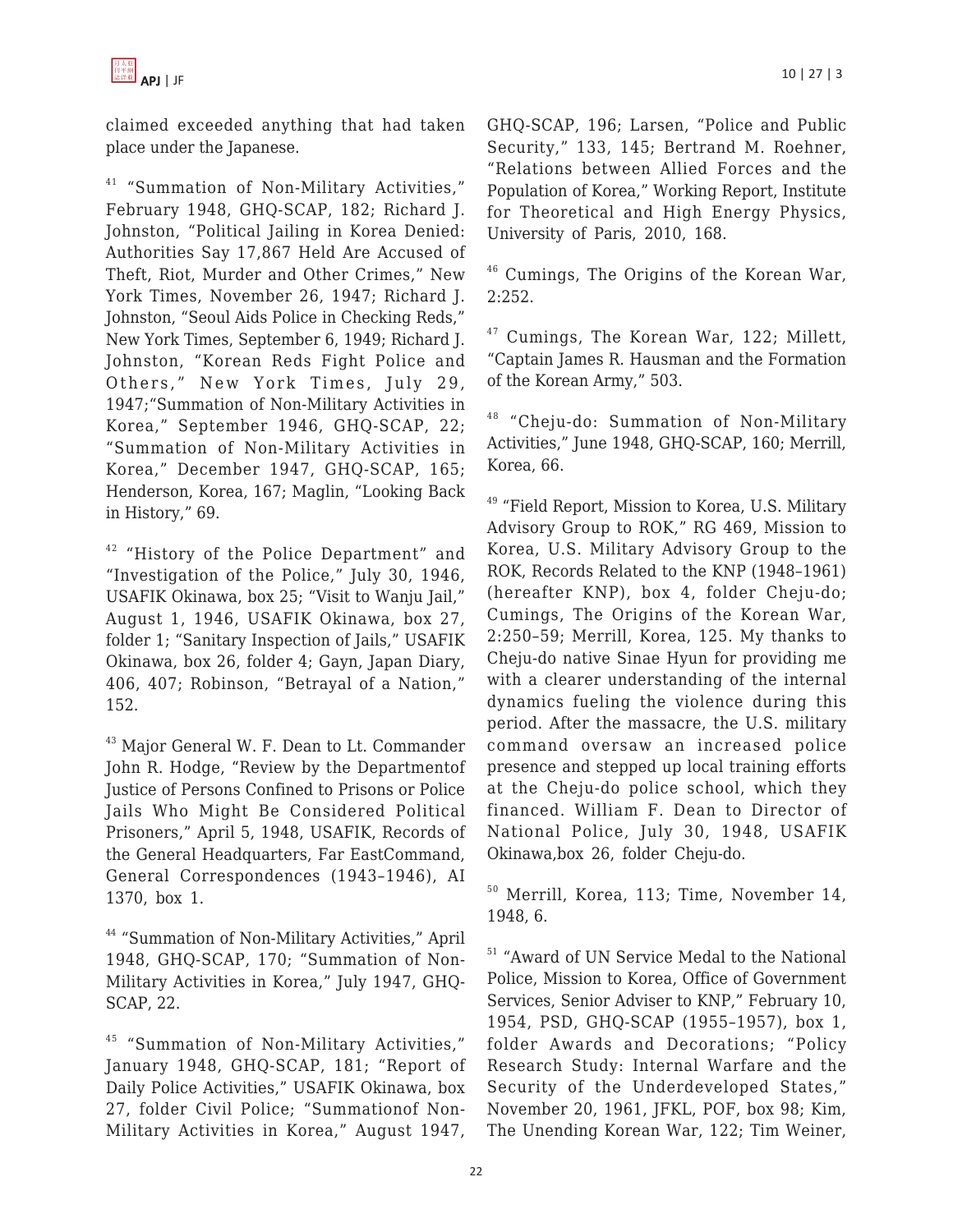Legacy of Ashes: The History of the CIA (NewYork: Doubleday, 2007), 56, 57.

<sup>52</sup> Charles J. Hanley and Jae-Soon Chang, "Summer of Terror: At Least 100,000 Said Executed by Korean Ally of US in 1950," Japan Focus, July 23, 2008.

<sup>53</sup> James Cameron, Point of Departure (London: Oriel Press, 1978), 131–32; McDonald, Korea, 42; also Nichol, How Many Times Can I Die, 128. CIC agent Donald Nichol, a confidant of Rhee, reported that he stood by helplessly in Suwan as "the condemned were hastily pushed into line along the edge of the newly opened grave. They were quickly shot in the head and pushed in the grave. . . . I tried to stop this from happening, however, I gave up when I saw I was wasting my time" (ibid.)

<sup>54</sup> Hanley and Chang, "Summer of Terror"; Bruce Cumings, "The South Korean Massacre at Taejon: New Evidence on U.S. Responsibility and Cover-Up," Japan Focus, July23, 2008; Cumings, Korea's Place in the Sun, 25; Kim, The Unending Korean War; Halliday and Cumings, Korea; Charles J. Hanley, Sang-Hun Choe, and Martha Mendoza, The Bridge at No Gun Ri: A Hidden Nightmare fromthe Korean War (New York: Holt, 2000).

<sup>55</sup> On U.S. strategic designs in Southeast Asia, see Chalmers Johnson, Blowback: The Costs and Consequences of American Empire (New York: Henry Holt, 2000); Gabriel Kolko, Confronting the Third World: United States Foreign Policy, 1945–1980 (New York: Pantheon,1990); John W. Dower, "Occupied Japan and the American Lake, 1945–1950," in America's Asia: Dissenting Essays on Asian-American Relations, ed. Edward Friedman and MarkSelden (New York: Vintage Books, 1971), 186–207.

<sup>56</sup> Colonel Albert Haney, "OCB Report Pursuant to NSC Action 1290-d," August 5,1955, DDEL, OCB, box 17, folder Internal Security; "Analysis of Internal Security Situationin ROK Pursuant to Recommended Action for 1290-d," in Foreign Relations of the United States, 1955–1957, pt. 2, Korea, ed. Louis Smith (Washington, D.C.: GPO, 1993), 183.

<sup>57</sup> "Bandit Activity Report," May 1, 1954, KNP (1953–1955), box 4; Park Byong Bae, Chief, Security Division, "Operation Report," July 1, 1954, and "Periodic Operations Report," May 27, 1954, KNP (1953–1955), box 4; "Results of Police Operations," July 15, 1954, KNP (1953–1955), box 2; "Summary of NSC Action 1290-d Report on Korea," DDEL, OCB, box 17, folder Internal Security.

<sup>58</sup> "G-2 Section Report," February 2, 1954, KNP (1953–1955), box 4.

<sup>59</sup> "Quarterly Historical Report," July 10, 1954, KNP (1953–1955), box 4; also "G-2 Section Report," March 25; May 2, 1954.

<sup>60</sup> "Johnny" to Police Adviser, "Bandit Activity Report," May 1, 1954, KNP (1953–1955), box 4.

<sup>61</sup> "Police Wipe Out Last Known Guerrilla Band and "Red Bandit Chief Slain, TwoKilled," Korea Times, December 1956, NA.

<sup>62</sup> Henderson, Korea, 173.

<sup>63</sup> William Maxfield to Director, NP [National Police], ROK, February 16, 1954, KNP (1953–1955), box 1; Gregg Brazinsky, Nation Building in South Korea: Koreans, Americans ,and the Making of a Democracy (Chapel Hill: University of North Carolina Press, 2007), 28–30; Report of an Amnesty International Mission to the Republic of Korea, March 27–April 9, 1975 (London: Amnesty International, 1977), 29; William J. Lederer, A Nation of Sheep(New York: Norton, 1961), 79; "Combined Korean Communities in USA Picket White House to Protest Carnage of Korean Youth," April 22, 1960, DDEL, OCB, White House Office, Central Files, General File, Korea, box 821; Peer De Silva, Sub Rosa: The CIA and theUses of Intelligence (New York: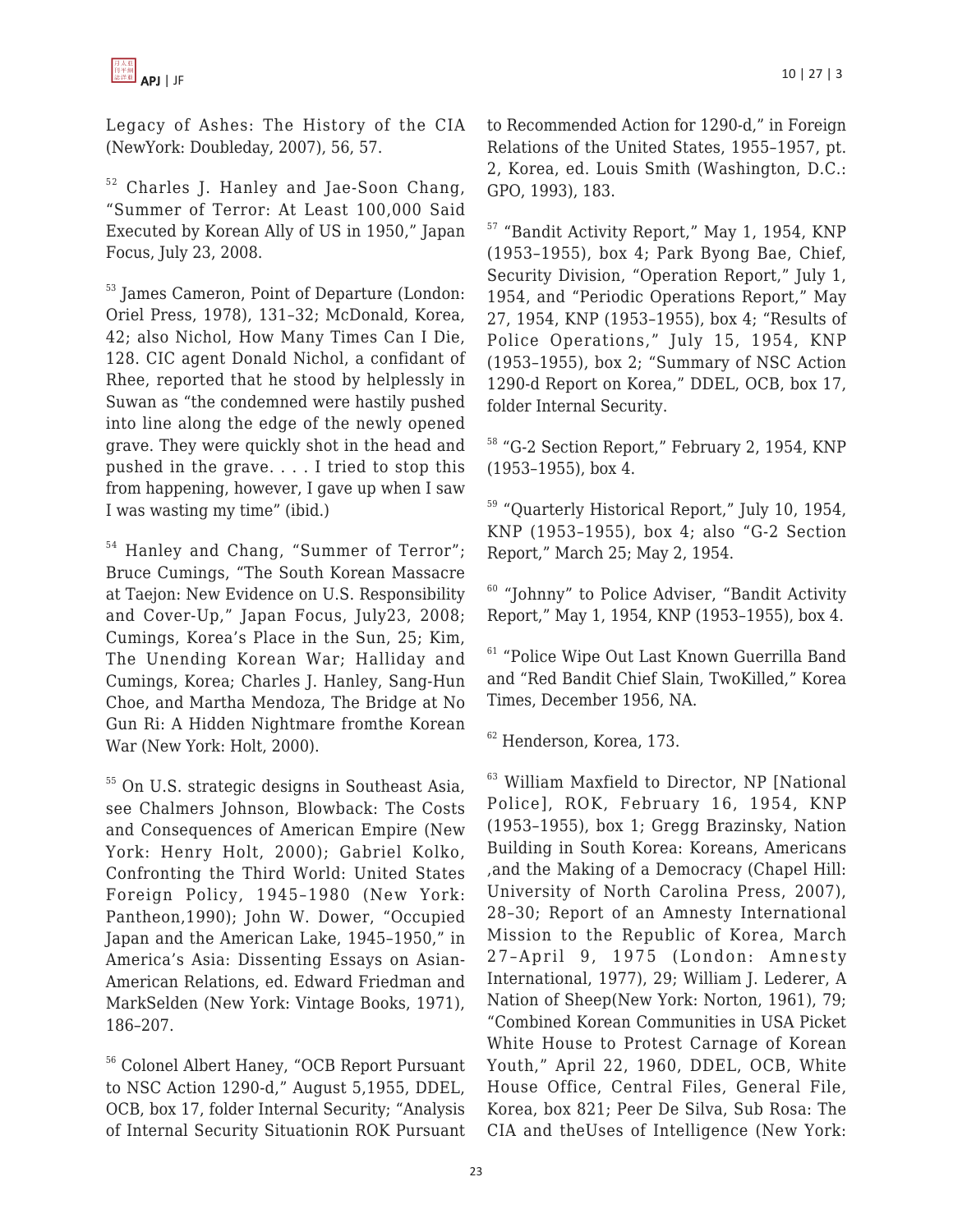

Times Books, 1978), 163.

<sup>64</sup> "Solon Alleges Police Attack," Korea Times, October 26, 1956; "Captain Warren S. Olin: Chungmu Distinguished Military Service Medal with Silver Star," March 1, 1955, Republic of Korea, courtesy National Archives and Records Administration, St. Louis; see also "Culprit Charges Police Plotted Murder," Korea Times, December 15, 1956; "May 5 Riot Nets Prison Term for 14," Korea Times, May 14, 1956. A Pacific war veteran from New Jersey, Olin went on to head the army's Criminal Investigation Branch in Vietnam.

<sup>65</sup> Kim, The Unending Korean War, 201–2; Cumings, The Origins of the Korean War, 2:265. For eight months in 1947, Kim was Chang Taek-sang's personal bodyguard.

<sup>66</sup> Muccio, quoted in Cumings, The Korean War, 183. One document preserved at the National Archives which points to the close symbiotic relationship between U.S. advisers and General Kim was a letter from Colonel Joseph Pettet of the Public Safety Branch thanking him for "the wonderful party you gave us on October 29, 1954. The food and entertainment was superb as always at a 'Tiger' Kim party." Joseph Pettet to Chief Kim, November 1,1954, KNP (1953–1955), box 1.

 $67$  "Quarterly Historical Report," July 10, 1954, KNP (1953–1955), box 4, folder 3; Albert R. Haney, "Observations and Suggestions Concerning OISP," January 30, 1957, DDEL, OCB, box 18, folder Internal Security.

 $68$  Lyman Lemnitzer to Thomas Wilson, Assistant Chief of Public Safety Division, Senior Adviser to KNP, USOM Mission to Korea, June 5, 1956, KNP (1955–1957), box 4, folder 3; "Periodic Operations Report," May 27, 1954, KNP (1955–1957), box 4; "1956 Guide," KNP (1955–1957), box 1, folder National Police Laboratory File. On Goin, see Lauren J. Goin, "Details Reproduced by Metal Casting," Journal of Criminal Law, Criminology, and PoliceScience 43 (July–August 1952): 250–55; Lauren J. Goin, William H. McKee, and Paul L. Kirk, "Human Hair Studies: Application of the Micro-determinant of Comparative Density,"Journal of Criminal Law, Criminology, and Police Science 43 (July–August 1952): 263–73.

<sup>69</sup> MSUG Monthly Report, October 1960, MSUA, Vietnam Project, box 679. On the repressive nature of Chiang's secret police apparatus in Taiwan, see Jay Taylor, The Generalissimo's Son: Chiang Ching-kuo and the Revolutions in China and Taiwan (Cambridge: Harvard University Press, 2000). Taylor quotes a CIA operative who reported hearing executions being carried out in a soccer stadium: "Ching-kuo got all the communists but also a lot of others" (211).

<sup>70</sup> Gene E. Carte and Elaine Carte, Police Reform in the United States: The Era of August Vollmer, 1905–1932 (Berkeley: University of California Press, 1975), 49; Nathan Douthit,"August Vollmer, Berkeley's First Chief of Police, and the Emergence of Police Professionalism,"California Historical Review 54 (Summer 1975): 101–24; O. W. Wilson, "August Vollmer," Journal of Criminal Law, Criminology, and Police Science 44 (May–June 1953): 95.

 $71$  Ray Foreaker to Michigan State College, East Lansing, March 9, 1956, KNP (1955–1957), box 1, folder 3. Marc Logie, who fought with the GMD and French foreign legion, succeeded Foreaker as PSD chief.

 $72$  See William Turner, The Police Establishment (New York: G. P. Putnam's Sons, 1968), 170. On racial problems, see Edward Keating, Free Huey! (San Francisco: Ramparts Press, 1971), and the memoirs of Black Panther leaders.

<sup>73</sup> "List of Police Officers Who Have Been to the United States," KNP (1948–1961), box 3, folder Korean Student Records; "Chief of Korean Uniformed Police Visits U.S. Provost Marshall,"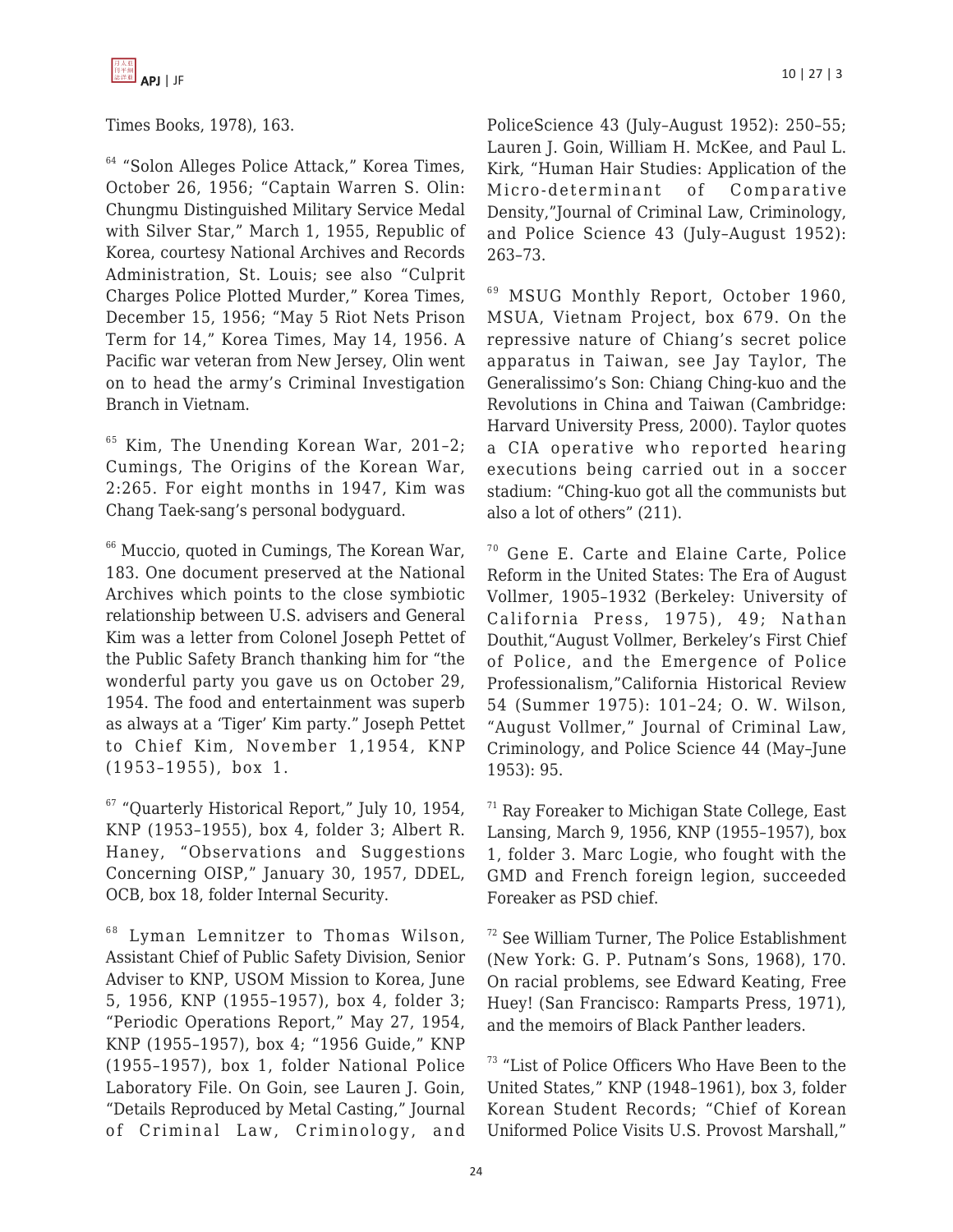Journal of Criminal Law, Criminology, and Police Science 44 (July–August 1953): 220.

<sup>74</sup> Turner, The Police Establishment, 72; Joseph G. Woods, "The Progressives and the Police: Urban Reform and the Professionalization of the Los Angeles Police" (Ph.D. diss., UCLA, 1973).

 $75$  "Juvenile Reformatories," September 23, 1955, KNP (1953–1955), box 1, folder 3; "Information Related to the Establishment of a Reformatory," KNP (1953–1955), box 2.

<sup>76</sup> American embassy, Tehran, to Secretary of State, "Use of Light Aircraft in Opium Eradication Campaign," September 26, 1969, RG 286, USAID, Operations Division, Africa and the Near East and South Asia Branch, box 62, folder 2.

<sup>77</sup> J. P Anninos, "Narrative Report of Korean Gangster Operations in Pusan," February 11, 1954; and "Operations of Gangsters," KNP (1953–1955), box 1, folder 3; "Narcotic Trade and Black-Marketing," July 2, 1955, KNP (1953–1955), box 1, folder Monthly Narcotics Reports; "Black Market," June 20, 1955, KNP (1953–1955), box 1, folder Black Market Activities.

<sup>78</sup> "Report on Conduct of Korean Military Police Personnel," June 27, 1955, KNP (1953–1955), box 1, folder 3; "Report of Accident with Fatality," March 16, 1955; and "Summary of UN-ROK Incidents Reported by the KNP," May 1955, KNP (1953–1955), box 1, folder 2; "Summary of US-ROK Offenses and Incidents," KNP (1953–1955), box 1, folder Coordinating Committee Law and Order; "Demonstrations at Inchon," August 18, 1955, KNP (1953–1955), box 3.

<sup>79</sup> "Policy Research Study: Internal Warfare and the Security of the UnderdevelopedStates," POF, box 98, November 20, 1961.

The Park Chung-Hee Era: The Transformation of South Korea (Cambridge: Harvard University Press, 2011); Scott Anderson and Jon Lee Anderson, Inside the League: The Shocking Exposé of How Terrorists, Nazis, and Latin American Death Squads Have Infiltrated the World Anti-Communist League (New York: Dodd, Mead, 1986), 52; Cumings, The Origins of the Korean War, 2:266. Park's treachery after the Yosu rebellion resulted in the purge of hundreds of constabulary officers and the death of many former friends. Hausman's involvement in the coup is acknowledged in Clemons, "Captain James Hausman," 193.

<sup>81</sup> Current Foreign Relations, "Korea Purifies Political Activities," March 21, 1962, JFKL, NSF, box 431; Ogle, South Korea, 23.

<sup>82</sup> Lauren J. Goin, Lt. Shannon, and Arthur M. Thurston, "Survey of Civil Internal Security Forces, Republic of Korea," May 1966, RG 286, USAID, OPS, Programs, Surveys, and Evaluations, box 6; Johnson, Blowback, 107; De Silva, Sub Rosa, xi. De Silva incidentally helped recruit Nazi spy Reinhard Gehlen after World War II and was involved with the Phoenix program in Vietnam. An OSS spy in the Kunming station in China in World War II, Thurston also served with the police programs in Indonesia, Libya, and Somalia.

83 "Korea: A Political-Military Study of South Korean Forces, Intelligence Annex to Study on Korea, Prepared by Defense Intelligence Agency," April 1962, JFKL, NSF, box 431; Thomas A. Finn and James A. Cretecos, "Evaluation of the Public Safety Program, USAID, Korea, June 28, 1971–July 18, 1971," http://pdf.usaid.gov/pdf\_docs/PDABZ913.pdf; Goin, Shannon, and Thurston, "Survey of Civil Internal Security Forces, Republic of Korea." On Jessup's tenure in Indiana, see Marilyn S. Olsen, Gangsters, Gunfire, and Political Intrigue: The Story of the Indiana State Police (Indianapolis: .38 Special Press), 2001, 75; Julien Mader, Who's Who in the CIA (Berlin: J.

<sup>&</sup>lt;sup>80</sup> See Byong Kook-Kim and Ezra Vogel, eds.,